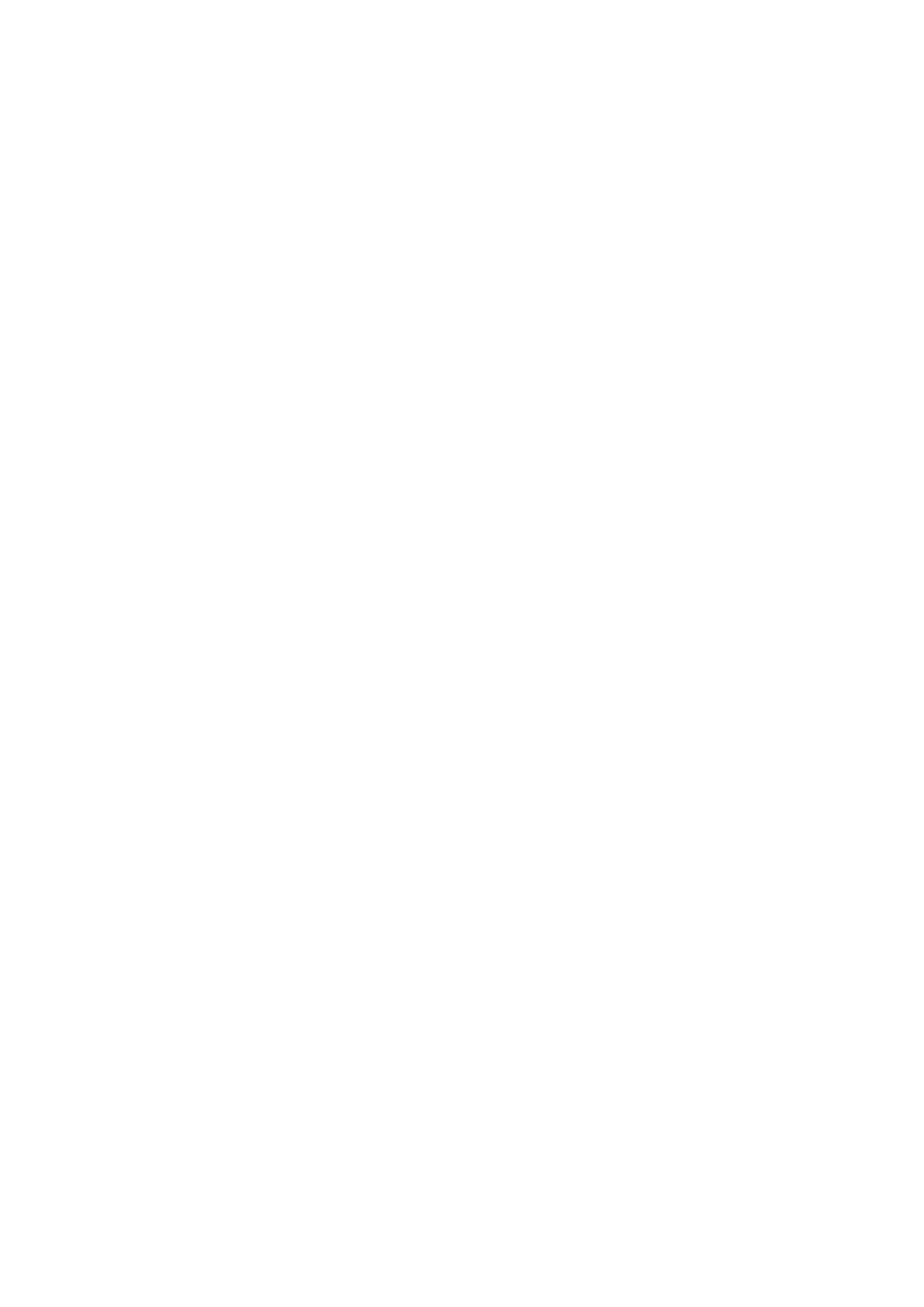# **PROPOSAL FOR INCLUSION OF SPECIES ON THE APPENDICES OF THE CONVENTION ON THE CONSERVATION OF MIGRATORY SPECIES OF WILD ANIMALS**

- **A. PROPOSAL:** Inclusion of mobula rays, Genus *Mobula*, in Appendix I and II
- **B. PROPONENT:** Government of Fiji

# **C. SUPPORTING STATEMENT:**

**1. Taxon**

**1.5 Common Names:**

| 1.1 | <b>Class:</b> | Chondrichthyes, subclass Elasmobranchii |  |  |
|-----|---------------|-----------------------------------------|--|--|
|-----|---------------|-----------------------------------------|--|--|

- **1.2 Order:** Rajiformes
- **1.3 Subfamily:** Mobulinae
- **1.4 Genus and species:** All nine species within the Genus *Mobula* (Rafinesque, 1810): *Mobula mobular* (Bonnaterre, 1788), *Mobula japanica* (Müller & Henle, 1841), *Mobula thurstoni* (Lloyd, 1908), *Mobula tarapacana* (Philippi, 1892), *Mobula eregoodootenkee* (Bleeker, 1859),*Mobula kuhlii* (Müller & Henle, 1841)*, Mobula hypostoma* (Bancroft, 1831)*, Mobula rochebrunei* (Vaillant, 1879)*, Mobula munkiana* (Notarbartolo-di-Sciara, 1987) and any other putative *Mobula* species.

### **Scientific Synonyms**:

| M. mobular:          | Raja diabolus (Shaw, 1804), Raja giorna (Lacépède, 1802).                                                                                                                                                                                                                |  |  |  |  |  |
|----------------------|--------------------------------------------------------------------------------------------------------------------------------------------------------------------------------------------------------------------------------------------------------------------------|--|--|--|--|--|
| M. japanica:         | Mobula rancureli (Cadenat, 1959).                                                                                                                                                                                                                                        |  |  |  |  |  |
| M. thurstoni:        | Mobula lucasana (Beebe & Tee-Van, 1938).                                                                                                                                                                                                                                 |  |  |  |  |  |
| M. tarapacana:       | <i>Mobula coilloti</i> (Cadenat&Rancurel, 1960)<br>Mobula<br>$\&$<br>formosana (Teng 1962).                                                                                                                                                                              |  |  |  |  |  |
|                      | M. eregoodootenkee: Mobula diabolus (Whitley, 1940).                                                                                                                                                                                                                     |  |  |  |  |  |
|                      |                                                                                                                                                                                                                                                                          |  |  |  |  |  |
| M. kuhlii:           | Mobula draco (Günther, 1872), Cephaloptera kuhlii (Müller &<br>Henle, 1841) & M. diabolus(Smith, 1943).                                                                                                                                                                  |  |  |  |  |  |
| M. hypostoma:        | Ceratobatis robertsii (Boulenger, 1897),<br>Cephalopterus<br>hypostomus (Bancroft, 1831).                                                                                                                                                                                |  |  |  |  |  |
| M. rochebrunei:      | Cephaloptera rochebrunei (Vaillant, 1879).                                                                                                                                                                                                                               |  |  |  |  |  |
| M. munkiana:         | None.                                                                                                                                                                                                                                                                    |  |  |  |  |  |
| <b>Common Names:</b> |                                                                                                                                                                                                                                                                          |  |  |  |  |  |
| M. mobular:          | English: Giant Devil Ray. French: Mante. Spanish: Manta.                                                                                                                                                                                                                 |  |  |  |  |  |
| M. japanica:         | English: Spinetail Mobula, Spinetail Devil Ray, Japanese Devil<br>Ray. French: Manta Aguillat. Spanish: Manta De Espina, Mante<br>De Aguijón.                                                                                                                            |  |  |  |  |  |
| M. thurstoni:        | English: Bentfin Devil Ray, Lesser Devil Ray, Smoothtail Devil<br>Ray, Smoothtail Mobula, Thurton's Devil Ray. French: Mante<br>Vampire. Spanish: Chupasangre, Chupa Sangre, Diablo, Diablo<br>Chupasangre, Diablo Manta, Manta, Manta Diablo, Manta Raya,<br>Muciélago. |  |  |  |  |  |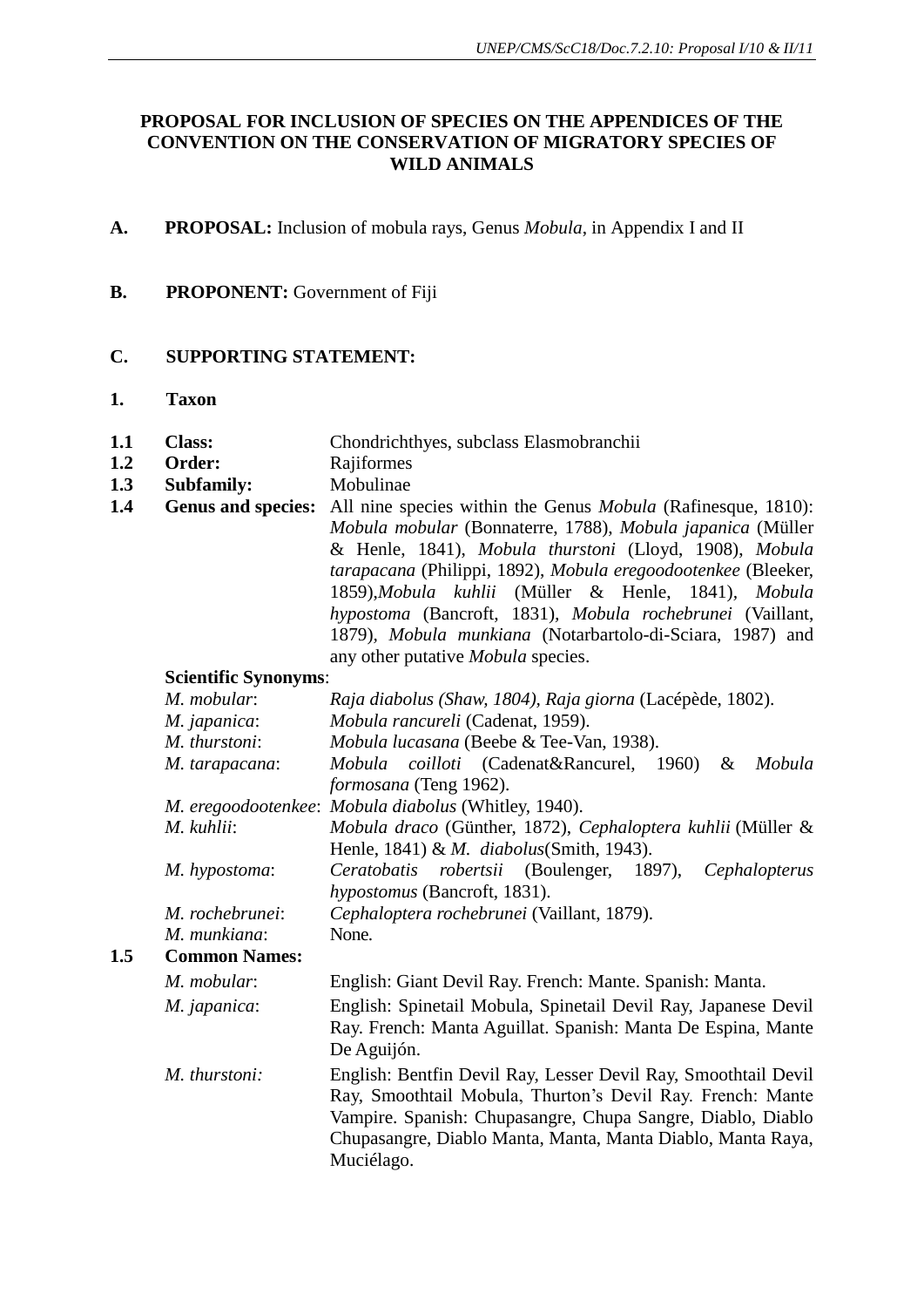| M. tarapacana: | English: Box Ray, Chilean Devil Ray, Devil Ray, Greater<br>Guinean Mobula, Sicklefin Devil Ray, Spiny Mobula. French:<br>DiableGéant De Guinée, ManteChilienne. Spanish: Diabolo<br>Gigante De Guinea, Manta Cornuada, Manta Cornuda, Manta<br>Raya, Raya Cornuda, Vaquetilla. |
|----------------|--------------------------------------------------------------------------------------------------------------------------------------------------------------------------------------------------------------------------------------------------------------------------------|
|                | <i>M. eregoodootenkee</i> : English: Pygmy Devil Ray, Longhorned Devil Ray.                                                                                                                                                                                                    |
| M. kuhlii:     | English: Shortfin Devil Ray, Lesser Devil Ray, Pygmy Devil<br>Ray. French: Petit Diable                                                                                                                                                                                        |
| M. hypostoma:  | English: Atlantic Devil Ray, Lesser Devil Ray. French:<br>Spanish: MantadelGolfo.M. rochebrunei:<br>DiableGéant.<br>English: Lesser Guinean Devil Ray. French: Petit Diable de<br>Guinée. Spanish: Diablito de Guinea.                                                         |
| M. munkiana:   | English: Munk's Devil Ray, Pygmy Devil Ray, Smoothtail<br>Mobula. French: Mante De Munk. Spanish: Diabolo Manta,<br>Manta Raya, Manta Violácea, Tortilla.                                                                                                                      |

## **Overview**

- i. The Genus *Mobula*, (including *Mobula mobular, Mobula japanica, Mobula thurstoni, Mobula tarapacana, Mobula eregoodootenkee, Mobula kuhlii, Mobula hypostoma, Mobula rochebrunei, Mobula munkiana* and any putative species of *Mobula*),a globally distributed and highly migratory group of species, is proposed here for listing on CMS Appendix I and II. All of these ray species would benefit from strict range state protections under a CMS Appendix I listing as well as collaborative management initiated under a CMS Appendix II listing, since they are all low productivity, commercially exploited aquatic species that are in decline. In addition, international cooperation under the Appendix II listing would be greatly facilitated by adding all species of the Subfamily Mobulinae (genus *Manta* and genus *Mobula*) to Annex I of the CMS Sharks MoU. Increasing international trade in Mobulinae gill plates, and to a lesser degree skins and cartilage, and unregulated bycatch in industrial and artisanal fisheries have led to significant rates of decline in population sizes in recent years.
- ii. The Genus *Mobula* are slow-growing, large-bodied migratory animals with small, highly fragmented populations that are sparsely distributed across the tropical and temperate oceans of the world.*Mobula* rays are likely to be among the least fecund of all elasmobranchs, however scientific data on the life history strategies of these species is severely lacking to date (Couturier *et al.* 2012, Dulvy *et al.* 2014). Their biological and behavioural characteristics (low reproductive rates, late maturity and aggregating behaviour) make these species particularly vulnerable to over-exploitation in fisheries and extremely slow to recover from depletion.
- iii. *Mobula* rays are caught in commercial and artisanal fisheries throughout their global warm water range in the Atlantic, Pacific and Indian Oceans. Directed fisheries primarily utilize harpoons and nets, while significant bycatch occurs in purse seine, gill and trawl net fisheries targeting other species, including on the high seas. A recent surge in demand for mobula ray products (gill plates) in China and reports of increased direct fishing effort in key range states suggests an urgent and escalating threat to these species.
- iv. There have been no stock assessments, official monitoring, catch limits or management of *Mobula spp.* fisheries in the waters of range states with the largest fisheries. Regional Fishery Management Organizations (RFMOs) have not taken any measures to minimize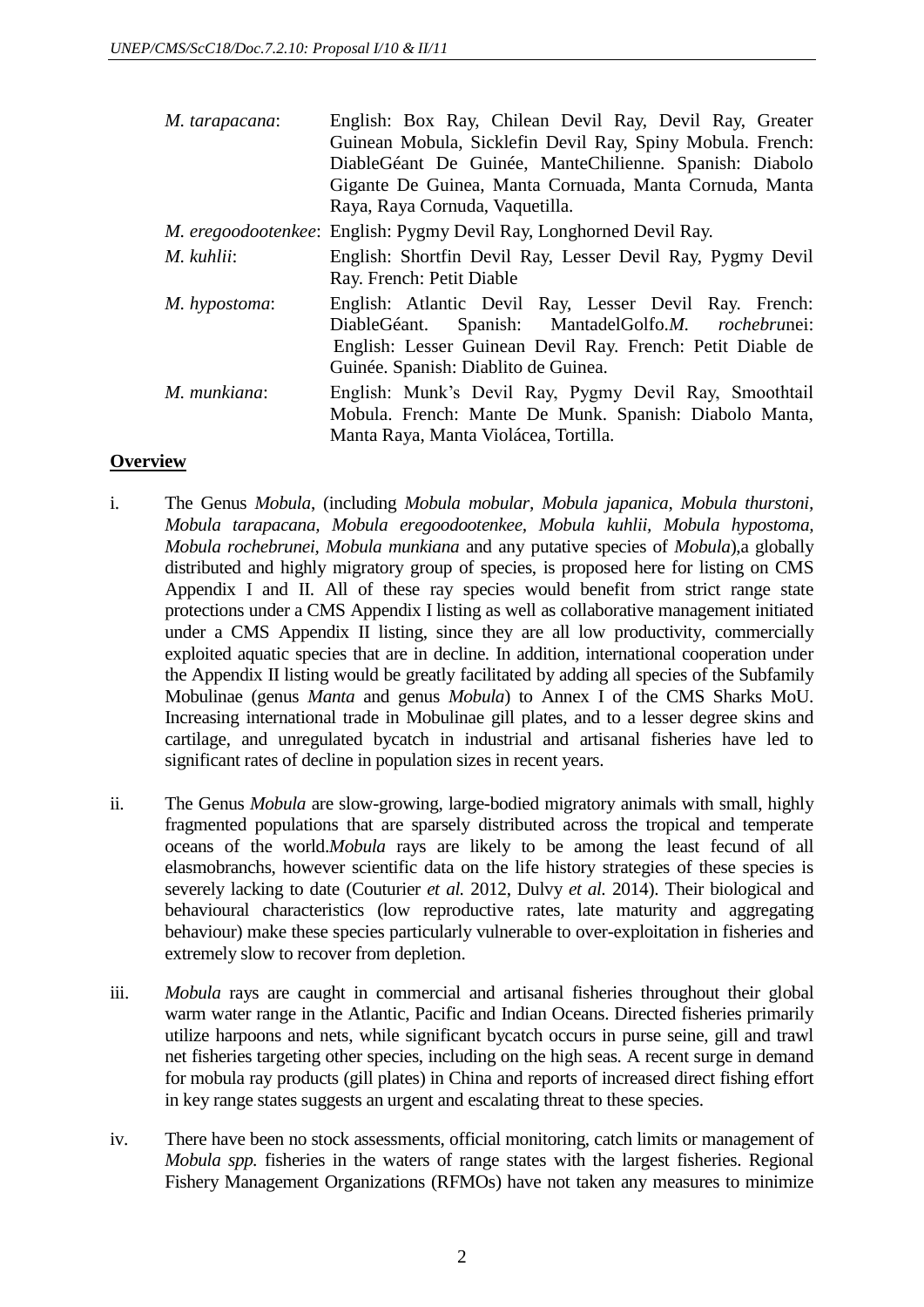high seas bycatch of *Mobula spp.* Incidental landings and discards are rarely recorded at the species level. Several species within the genus are legally protected in a few countries and in some small Marine Protected Areas (MPAs), though throughout most of their range most *Mobula* species have little or no protection.

- v. While there are no historical baseline population data for the genus, recent declines have been reported in range states for several species.
- vi. While much of the published data on fisheries and trade of *Mobula spp*. refers to *M. japanica* or *M. tarapacana*, the other seven species in the genus: *M. mobular, M. thurstoni, M. eregoodootenkee, M. kuhlii, M. hypostoma, M. rochebrunei, M. munkiana* and any other putative species of *Mobula* are likely to also be at risk of overexploitation due to their similar biological and behavioural characteristics. The lack of specific records of *Mobula* landings at the species level, mainly as a result of the difficulty in distinguishing between the different *Mobula spp.* in the field makes assessment of the conservation status of individual *Mobula* species extremely difficult.
- vii. Following consideration of a taxonomic review prepared by the IUCN SSC Shark Specialist Group (Fowler &Valenti/SSG 2007), the CMS Scientific Council agreed in March 2007 (CMS SCC14) that these threatened migratory species meet the criteria for listing on the Appendices and should be considered by the Conference of Parties to CMS.
- viii. *M. mobular* is listed as Endangered on the IUCN Red List of Threatened Species; *M. rochebrunei* as Vulnerable; *M. japanica, M. thurstoni, M. eregoodootenkee,* and *M. munkiana* as Near Threatened; and *M. tarapacana, M. kuhlii,* and *M. hypostoma* as Data Deficient. *M. japanica* and *M. tarapacana* assessed as Vulnerable in SE Asia where these species are increasingly targeted (Clark *et al.* 2006, White *et al.* 2006a).It is considered that the IUCN Red List of Threatened Species categories and criteria are sufficiently developed and widely understood as to recommend them for use in assessing the appropriateness of listing a taxon to CMS Appendix I. It is suggested a taxon assessed as "Extinct in the Wild", "Critically Endangered", "Endangered" or "Vulnerable" using the IUCN Red List criteria should qualify for listing on Appendix I. It is also suggested that migratory species with a status of EW, CR, EN, VU or NT should 'automatically' qualify for consideration for listing to Appendix II. Therefore six of the nine species of *Mobula* rays should 'automatically' qualify for one or both of the Appendices, while the other 3 species are assessed as Data Deficient, most likely due to the rarity of observation of these species and lack of data at the species level. Due to the difficulty in distinguishing *Mobula* rays at the species level, assessment of the conservation status of individual *Mobula* species is extremely difficult, and hence both Appendix I and II listing for the genus *Mobula* is strongly recommended as a precautionary measure ( and also listed due to the classification of "look-alike species" as used under the current CITES Appendices Listing criteria).

# **2. Biological data**

Genus *Mobula* comprises nine recognized species that attain a WD from 1 to 5 m: the giant devil ray *Mobula mobular* (Bonnaterre, 1788), the spinetail devil ray *Mobula japanica* (Müller & Henle, 1841), the bentfin devil ray *Mobula thurstoni* (Lloyd, 1908), the Chilean devil ray *Mobula tarapacana* (Philippi, 1892), the pygmy devil ray *Mobula eregoodootenkee* (Bleeker, 1859), the shortfin devil ray *Mobula kuhlii* (Müller & Henle, 1841), the Atlantic devil ray *Mobula hypostoma* (Bancroft, 1831), the lesser Guinean devil ray *Mobula*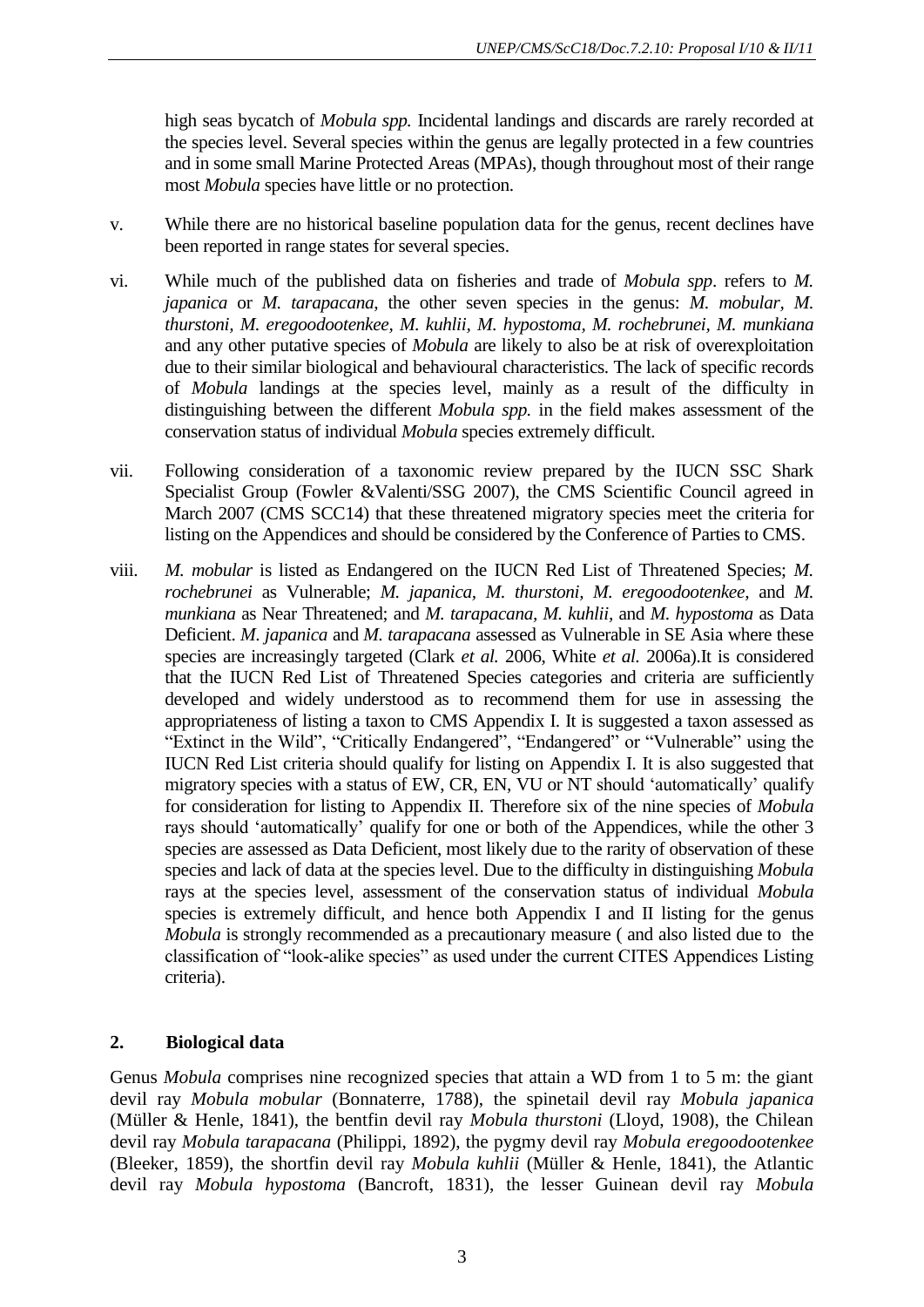*rochebrunei* (Vaillant, 1879) and Munk's devil ray *Mobula munkiana* (Notarbartolo-di-Sciara, 1987). Although the existence of mobulids has been documented since at least the 17th century (Willughby & Ray, 1686), there is surprisingly little information available on their biology and ecology. The most recent, detailed taxonomic description of the recognized *Mobula spp*. can be found in the study of Notarbartolo-di-Sciara (1987b), although a focused genetic study on the Genus *Mobula* is currently near completion (Poortvliet et al, pers. comm.). While the genus *Mobula* currently comprises nine recognized species, at least 29 different species have been proposed previously (Notarbartolo-di-Sciara, 1987b; Pierce & Bennett, 2003; Froese & Pauly, 2010; Polack, 2011).

Species-specific reports are often mixed and can be confusing without adequate descriptions or photographs. Care should be used when using reports or accounts of one species that they are not referring to another *Mobula spp*., or even a *Manta spp*.

All *Mobula spp.* are large-bodied, migratory, planktivorous and ichthyophagous rays. *M. mobular* is the largest of the genus *Mobula*, but often confused with *M. japanica* whichgrows to a maximum of 3100 millimetres wingspan (disc width or DW; Notarbartolo-di-Sciara 1987), with males maturing at 2016 millimetres wingspan and females at >2360 millimetres (Notarbartolo-di-Sciara 1987). *M. tarapacana* grows to a maximum of 3700 millimetres wingspan (disc width or DW; Compagno & Last 1999), with males maturing at 2340-2522 millimetres wingspan and size at maturity for females is unknown (White et al. 2006), but it is likely to be >2700 millimetres.

All *Mobula spp.* are planktivorous and ichthyophagous with some species favouring certain creatures.*M. thurstoni's* diet is highly specialized with the euphausid Nyctiphanes simplex accounting for the vast majority of observed prey items but mysids (Mysidium spp.) are also common. *M. japanica* feed mainly on euphausiid shrimps (Sampson et al. 2010, Fernando & Stevens, in prep.), while *M. tarapacana and M. eregoodootenkee* appear to specialize in catching small schooling fishes, using rapid acceleration to lunge through densely packed schools of fish (G. Stevens, pers. comm.).

Mobula rays are likely to be among the least fecund of all elasmobranchs, however scientific data on the life history strategies of these species is severely lacking to date (Couturier *et al*. 2012, Dulvy *et al.* 2014). They typically give birth to a single pup with a likely gestation period of approximately one year, placing them into FAO's lowest productivity category.

# 2.1 Distribution and range states (current and historical)

*M. japanica, M.tarapacana*and *M. thurstoni*have worldwide distributions, with all three species reported from the tropical and temperate waters of the Pacific, Atlantic and Indian Oceans (Clark *et al*. 2006, White *et al*. 2006, Couturier *et al*. 2012, Bustamante*et al*. 2012). Within this broad range populations of all three species are thought to be sparsely distributed and highly fragmented, likely due to their resource and habitat needs. *M. tarapacana* and *M. japanica* have been observed underwater travelling in schools (G. Stevens, pers. comm.) and all three species have been observed underwater as solitary individuals (G. Stevens, pers. comm.).Fishermen often report catching large numbers of *M. japanica* in gill nets during a single set, supporting the underwater observations that this species often travels in groups (Fernando et al. in prep.).

Aggregations of *M. tarapacana* congregate around the seamounts at the Princess Alice Bank in the Azores during the summer months of June-September. Many of the females observed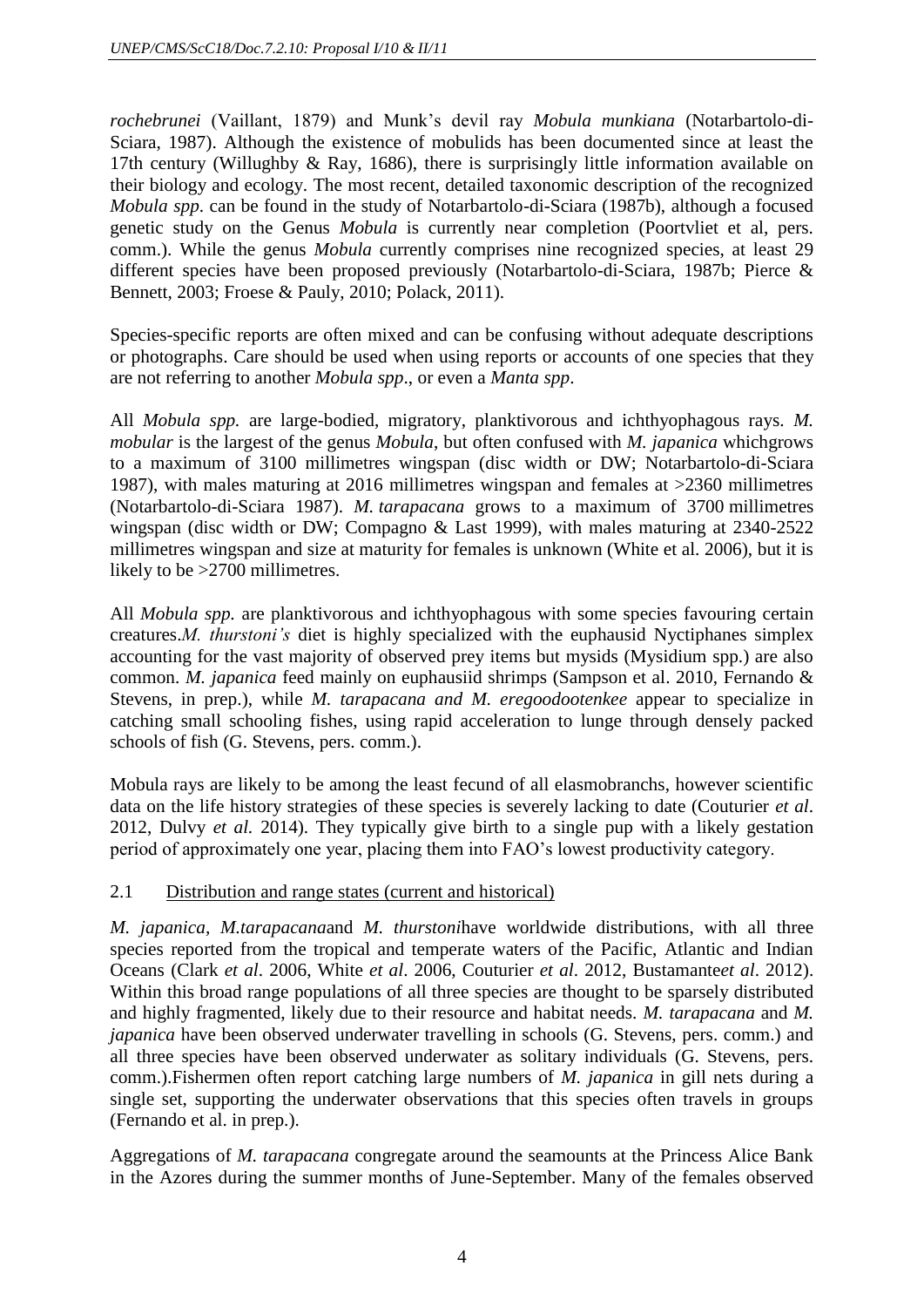during this time appear to be close to parturition and this site probably serves as an important birthing and mating ground for this species in the North Atlantic Ocean (E. Villa, pers. comm.). Similar aggregations of this species are also reported from the St Peter & St Paul's Archipelago in Brazil (R.Bonfil, pers. comm.) and around Cocos Island of Costa Rica (E. Herreño, pers. comm.).

*M. mobular* occurs in offshore, deep waters and, occasionally, in shallow waters (Bradai and Capapé 2001) throughout the Mediterranean Sea, in waters ranging in depth from few tens of metres to several thousands (with the exception of the northern Adriatic) and possibly in the nearby North Atlantic. *M. munkiana* is an inshore devil ray which is known to form large aggregations. It is endemic to the Eastern Pacific from the Gulf of California, México to Peru. *M. hypostoma* is endemic to the western Atlantic, found from North Carolina (USA) to northern Argentina, including the Gulf of Mexico, and Greater and Lesser Antilles. It is primarily pelagic in coastal waters, although it occasionally enters oceanic waters. *M.rochebrunei* is found in the eastern Atlantic from Mauritania to Angola along the West African coastline. *M. eregoodootenkee* is widely distributed through the coastal continental waters of the tropical Indo-West Pacific. This species has been reported from the Western Indian Ocean, Eastern Indian Ocean and Western Central Pacific. It occurs in the Red Sea, Arabian Sea and Persian Gulf to South Africa and the Philippines, north to Vietnam, and south to southeast Queensland and northern Western Australia. It has not been recorded from oceanic islands.*M. kuhlii* has a similar range to *M. eregoodootenkee*, although records of its occurrence are sparser, it does occur around oceanic islands, such as the Maldives archipelago in the Indian Ocean.

# **See Annexes I & II for distribution maps, range states and FAO fishing areas of all**  *Mobula spp***.**

# 2.2 Population estimates and trends

All species within the genus *Mobula* are slow-growing, migratory animals with small, highly fragmented populations that are sparsely distributed across the tropical and temperate oceans of the world. Global population numbers are unknown, but thought to be declining across their range. Their biological and behavioural characteristics (low reproductive rates, late maturity and aggregating behaviour) make these species particularly vulnerable to overexploitation in fisheries and extremely slow to recover from depletion.

Global population sizes of all species are unknown and research into mobulid population trends is in its infancy (Couturier *et al.* 2012). Without significant natural markings on which to base photo-ID studies (which are used to determine population sizes in genus *Manta*), efforts to quantify numbers of *Mobula spp.* are effectively limited to fisheries data, aerial surveys and studies that employ conventional tags. Such approaches have yet to be employed on these species or have so far yet to produce reliable population estimates for these species. Though estimates of the world global catch of mobulids have increased from 900 t in 2000 to >3300 t in 2007 (FAO, 2009; Lack & Sant, 2009), dramatic declines in mobulid catches have been documented in some areas (e.g. Philippines: Alava *et al.*, 2002), suggesting serial depletions through over-fishing (Couturier *et al.* 2012).

The IUCN Red List assessments for the nine classified species are: *M. mobular* Endangered (Notarbartolo et al. 2006) with a decreasing population trend, *M. japanica* Near Threatened with an unknown population trend (White et al. 2006), *M. thurstoni* Near Threatened with an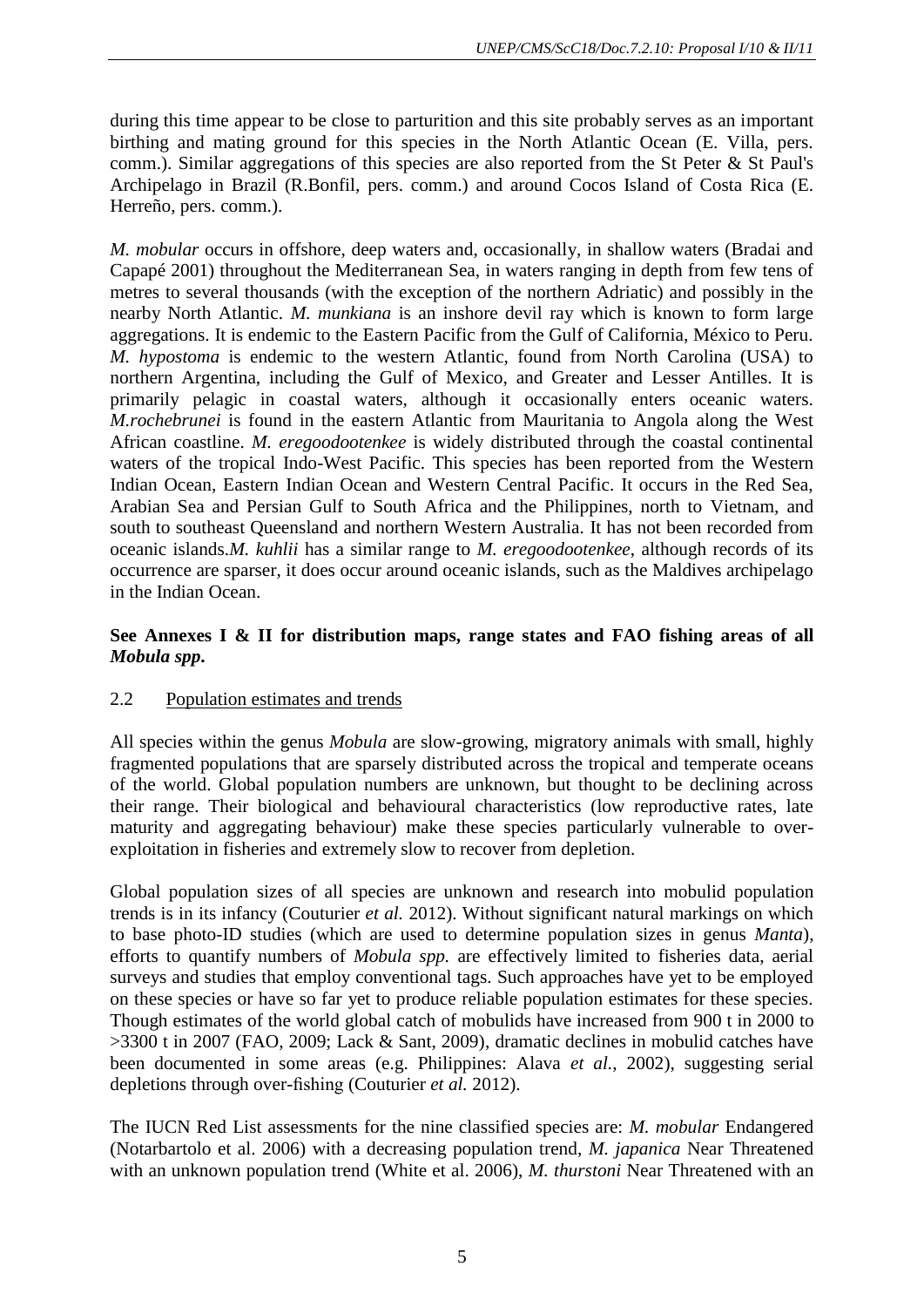unknown population trend (Clark et al. 2006), *M. tarapacana* Data Deficient with an unknown population trend (Clark et al. 2006), *M. eregoodootenkee* Near Threatened with an unknown population trend (Pierce et al. 2003), *M. kuhlii*Data Deficient (Bizzarro et al. 2009) with a decreasing population trend, *M. hypostoma* Data Deficient with an unknown population trend (Bizzarro et al. 2009), *M. rochebrunei* Vulnerable with an unknown population trend (Valenti et al. 2009), and *M. munkiana* Near Threatened with an unknown population trend (Bizzarro et al. 2006).

Significant declines in the number and size of *Mobula spp*. caught in Indonesian target fisheries in Lombok are reported over the past decade (Heinrichs *et al.* 2011, Setiasih *et al.* in prep.) despite evidence of increased directed fishing effort (Setiasih *et al.* in prep). Surveys from 2007 to 2011 estimated annual landings of 908 (Heinrichs *et al*. 2011, Setiasih *et al.* in prep.), compared with 1244 during 2001-2005 surveys (White *et al*. 2006) (27% decline in 6 years).

In Sri Lanka, fishermen have reported declines in *Mobula spp*. catches over the past five to ten years as targeted fishing pressure has increased (Fernando and Stevens in prep, Anderson *et al.* 2010). In India, *Mobulid* catches have declined in several regions, including Kerala, along the Chennai and Tuticorin coasts and Mumbai, despite increased fishing effort (Couturier *et al*. 2012, Mohanraj *et al*. 2009).

2.3 Habitat (brief description and tendencies)

The role of *Mobula spp.* in their ecosystem is not fully known but, as large filter feeders, it may be similar to that of the smaller baleen whales. As large species which feed low in the food chain, *Mobula spp.* can be viewed as indicator species for the overall health of the ecosystem. Studies have suggested that removing large, filter-feeding organisms from marine environments can result in significant, cascading species composition changes (Springer *et al*. 2003).

*M. japanica* and *M. tarapacana* appear to be seasonal visitors along productive coastlines with regular upwelling, in oceanic island groups, and near offshore pinnacles and seamounts. The southern Gulf of California is believed to serve as an important spring and summer mating and feeding ground for adults *M. japanica* (Notarbartolo-di-Sciara 1988, Sampson et al.2010). Pupping appears to take place offshore (Ebert 2003) suggesting around offshore islands or seamounts. *M. tarapacana* are known to make seasonal migrations into the Gulf of California during the summer and autumn, while sightings are rare in winter months (Notarbartolo-di-Sciara 1988). *M. japanica* and *M. tarapacana* are commonly found in the Indian Ocean waters around Sri Lanka throughout the year (Fernando & Stevens 2011).

Observations of *M. mobular* by Notarbartolo di Sciara and Serena (1988) suggest that in the northern Mediterranean the species gives birth in summer and the gestation period is still largely conjectural, but could be one of the longest known in Chondrichthyans (Serena 2000). *M. munkiana* is a schooling species typically of shallow coastal waters, known to form large, highly mobile aggregations (Notarbartolo-di-Sciara 1987, 1988). Location of copulation is unknown, but parturition has been reported in Bahía de La Paz during May and June (Villavicencio-Garayzar 1991). *M. thurstoni* is usually pelagic in shallow, neritic waters (<100 m) (Notarbartolo-di-Sciara 1988). Mating, parturition, and early life history are reported to take place in the shallow water during summer and perhaps early fall (Notarbartolo-di-Sciara 1988). The southern Gulf of California is apparently an important feeding and mating ground. Segregation by size and sex is seasonal, with all size classes and sexes appearing together during the summer months (Notarbartolo-di-Sciara 1987).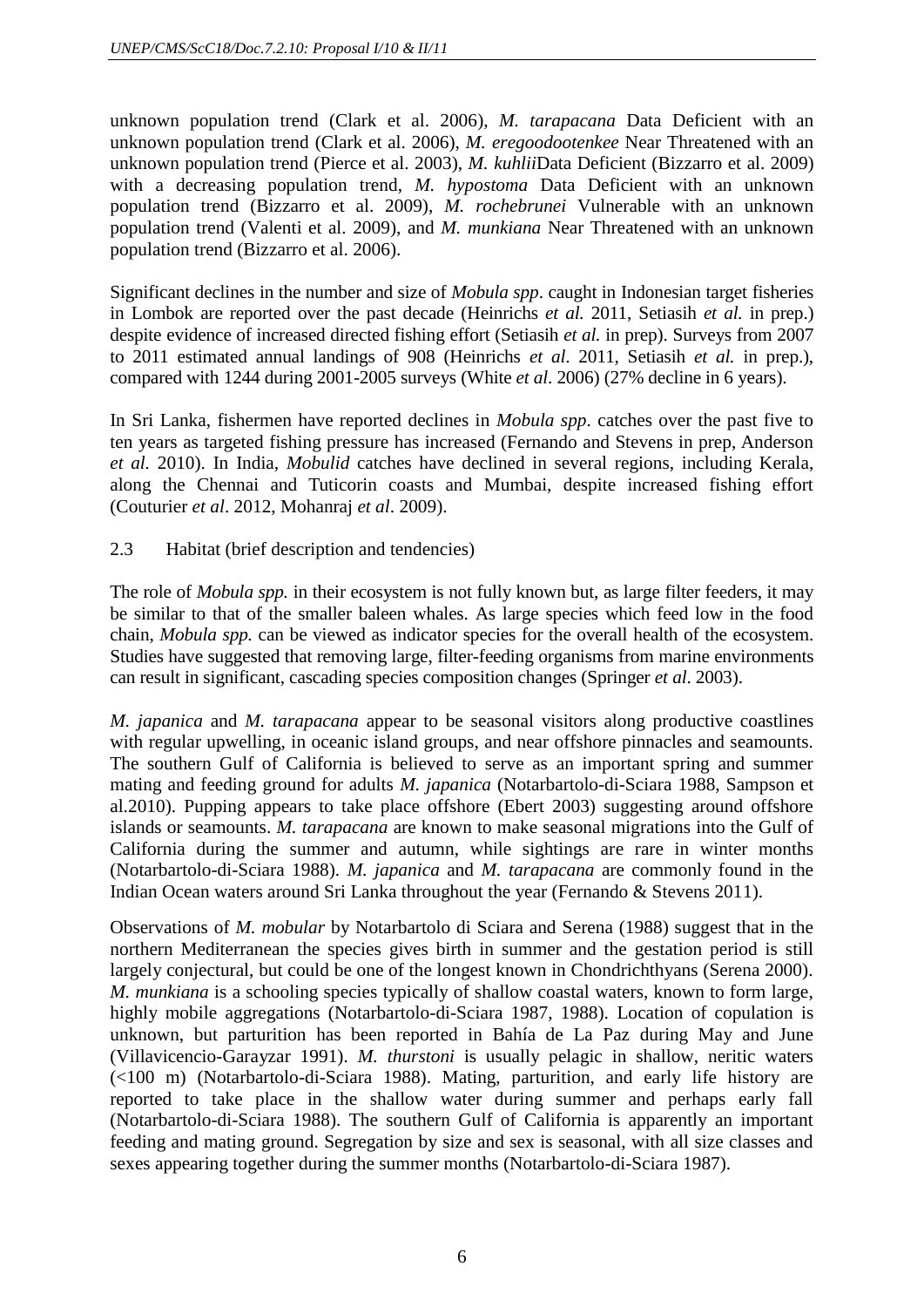*M. hypostoma* occurs in coastal and occasionally oceanic waters (McEachran and Carvalho 2002), and travels in schools (Robbins et al. 1986). *M. rochebrunei* is a pelagic species that is usually found at the surface or close to the bottom (McEachran and Seret 1990).*M. kuhlii* is an uncommon inshore, primarily shelf pelagic species found in continental coastal areas and around oceanic islands groups (Compagno and Last 1999, G. Stevens pers. comm.).*M. eregoodootenkee* is not known to penetrate the epipelagic zone. Mating and birthing occur in shallow water, and juveniles remain in these areas. This species feeds on planktonic organisms and small fish (Michael 1993).

# 2.4 Migration (types of movement, distances, proportion of the population that migrates)

Migrations across national jurisdictional boundaries (both along the coastline between adjacent territorial waters and national EEZs and from national waters into the high seas) combined with predictable aggregations in easily accessible areas, makes all, but especially*M. japanica*, *M.tarapacana* and *M. thurstoni,* vulnerable to multiple fisheries, both targeted and bycatch, in coastal areas and in the high seas (Molony 2005, Perez and Wahlrich 2005, White *et al*. 2006, Zeeberg*et al*. 2006, Pianet*et al*. 2010, Couturier *et al.* 2012). Migrations into offshore environments where fisheries are unregulated could put these species at risk, even if their inshore habitats are protected.

Satellite tagging data from *M. japanica* captured in Baja California Sur documented longdistance movement of these mobulid rays, utilizing a broad geographic range including coastal and pelagic waters from southern Gulf of California, the Pacific coastal waters of Baja California and the pelagic waters between the Revillagigedos Islands and Baja California (Croll *et al.* 2012.).

Specifics of *M. munkiana* migratory patterns are largely unknown or speculative (Notarbartolodi-Sciara 1988, J. Bizzarro pers. obs). Migrations are likely driven by temporal changes in water temperature with local movements presumed to be associated with the distribution and abundance of planktonic crustaceans, especially mysid shrimp (*Mysidium spp.*).

# **3. Threats data**

# 3.1 Direct threats to the population (factors, intensity)

The greatest threat to *Mobula spp.* is unmonitored and unregulated directed and bycatch fisheries, increasingly driven by the international trade demand for their gill plates, used in an Asian health tonic purported to treat a wide variety of conditions. A December 2013 survey of mobulid gill plate markets in Guangzhou, China revealed a threefold increase in the estimated number of mobula rays represented and prices up by 30-40% in just the past 2 years (WildAid 2014).A single large mobula can yield up to 2.5 kilos of dried gills that retail for up to US\$329 per kilo in China.This rapid escalation of the market for mobula ray products suggests an urgent threat to these slow-reproducing species. The high value of gill plates has driven increased target fishing pressure for all *Mobula spp*., predominantly *M. japanica* and *M.tarapacana*, in key range states, with the largest landings observed in Sri Lanka, India, Peru and Indonesia. Fisheries in other countries (Philippines, Mozambique and China) are also thought to be significant, but landings data from most locations are not readily available. The recent increase in demand for gill plates has resulted in dramatic increases in fishing pressure, with many former bycatch fisheries having become directed commercial export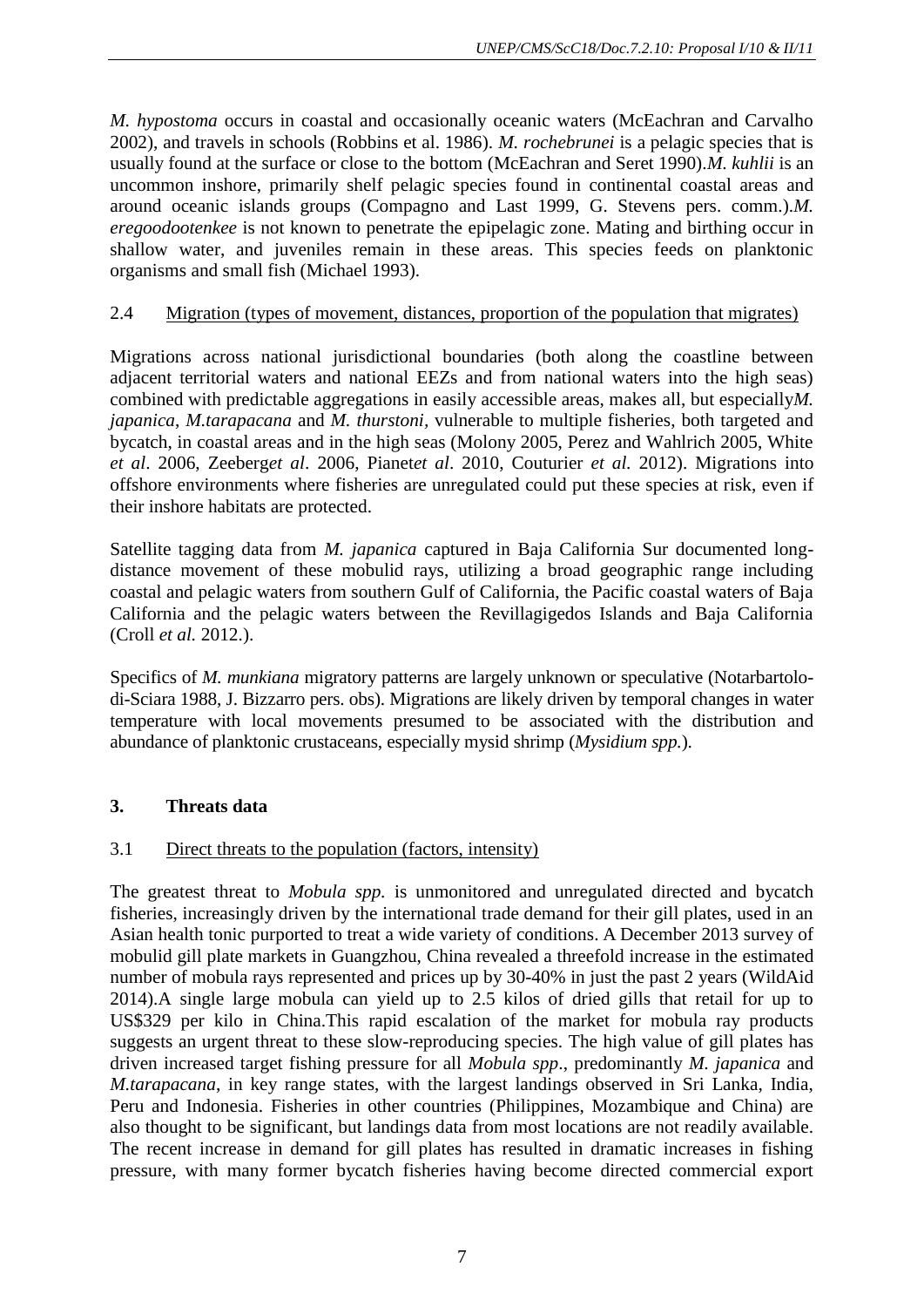fisheries, and recent reports of mobulas being 'gilled' (gills removed and the carcasses discarded at sea).

Artisanal fisheries also target *Mobula spp.* for food and local products (White *et. al.* 2006, Fernando and Stevens in prep., Avila *et al.* in prep.). These species are easy to target because of their large size, slow swimming speed, aggregating behaviour, predictable habitat use, and lack of human avoidance. They are killed or captured by a variety of methods including harpooning, longlining, netting and trawling (White *et al.* 2006, Heinrichs *et al.* 2011, Setiasih *et al.* in prep., Fernando and Stevens in prep). Due to their ichthyophagous diet these species are also captured on baited longlines. Targeting of these rays at critical habitats or aggregation sites, where individuals can be caught in large numbers in a short time frame, is a serious threat (Couturier *et al.* 2012). Their conservative life history also constrains their ability to recover from a depleted state and they are not likely to be able to tolerate high catch levels, given their low reproductive potential (Dulvy *et al.* 2014).

Targeted *Mobula* spp. fisheries have been observed in Peru: ~8,000 per year (Heinrichs *et al.* 2011), China (Zhejiang): ~2,000 per year (Heinrichs *et al.* 2011) and Mexico (Notarbartolodi-Sciara 1987b).Gill nets and harpoons are used to target mobulids seasonally in the Gulf of California on the West coast of Mexico (Notarbartolo- di-Sciara, 1987b).Targeted fisheries are reported in Sri Lanka: ~48,357 *M. japanica* and 6,691 *M.tarapacana* per year (Fernando and Stevens in prep), India: ~1,215 *M. japanica* per year (Heinrichs *et al*. 2011), Thailand (R. Parker, pers. comm.) and Myanmar (J. Williams, pers. comm.).

*M. japanica* are directly targeted using harpoons in the Gulf of California and represented 30% of the catch of mobulids observed during a survey of artisanal landings in Bahia de la Ventana, south western Gulf of California (Notarbartolo-di-Sciara 1988). *M. thurstoni* represented 58% of the catch. There is still an active mobulid fishery in the southwest Gulf of California, south of La Paz and devil rays are also landed in nearshore artisanal elasmobranch fisheries throughout the Gulf of California.

*M. japanica* and *M.tarapacana* fisheries have been observed in Indonesia in Lamakera and Lamalera (Nusa Tenggara) and Tanjung Luar (Lombok), Cilacap (Central Java) and Kedonganan (Bali) (Dewar 2002, White *et al*. 2006, Barnes 2005, Heinrichs *et al.* 2011, Setiasih *et al.* in prep) with ~1915 & ~1273 *M. japanica* and *M.tarapacana* landed respectively per year (Heinrichs *et al.* 2011, Setiasih *et al.* in prep.).

*M. rochebrunei* was reported to be of commercially important to fisheries throughout its range (McEachran and Séret 1990), but this species has not been recorded since (D. Fernando, pers. comm.). Like all *Mobula spp.* their aggregating habit makes them easy to target in large numbers as they travel in schools. There are no specific data, however, on landings in local fisheries where the species is taken in West Africa.

Although *Mobula spp.* are taken as bycatch in surface gill net, longline, and purse seine throughout much of their range, details of these fisheries are poorly documented. Bycatch data are collected in only a few fisheries and, when they are, *Mobula spp.* are often recorded under various broad categories such as "Other", "Rays", or "Batoids", with a breakdown by species almost never recorded (Lack and Sant 2009, Camhi*et al*. 2009). Numbers of animals released alive are only rarely recorded, while visual identification field guides for *Mobula* and *Manta spp.* have only recently been published (G. Stevens, 2011). As such, *Mobula spp.* have generally been overlooked in most oceanic fisheries reports, with very little effort to properly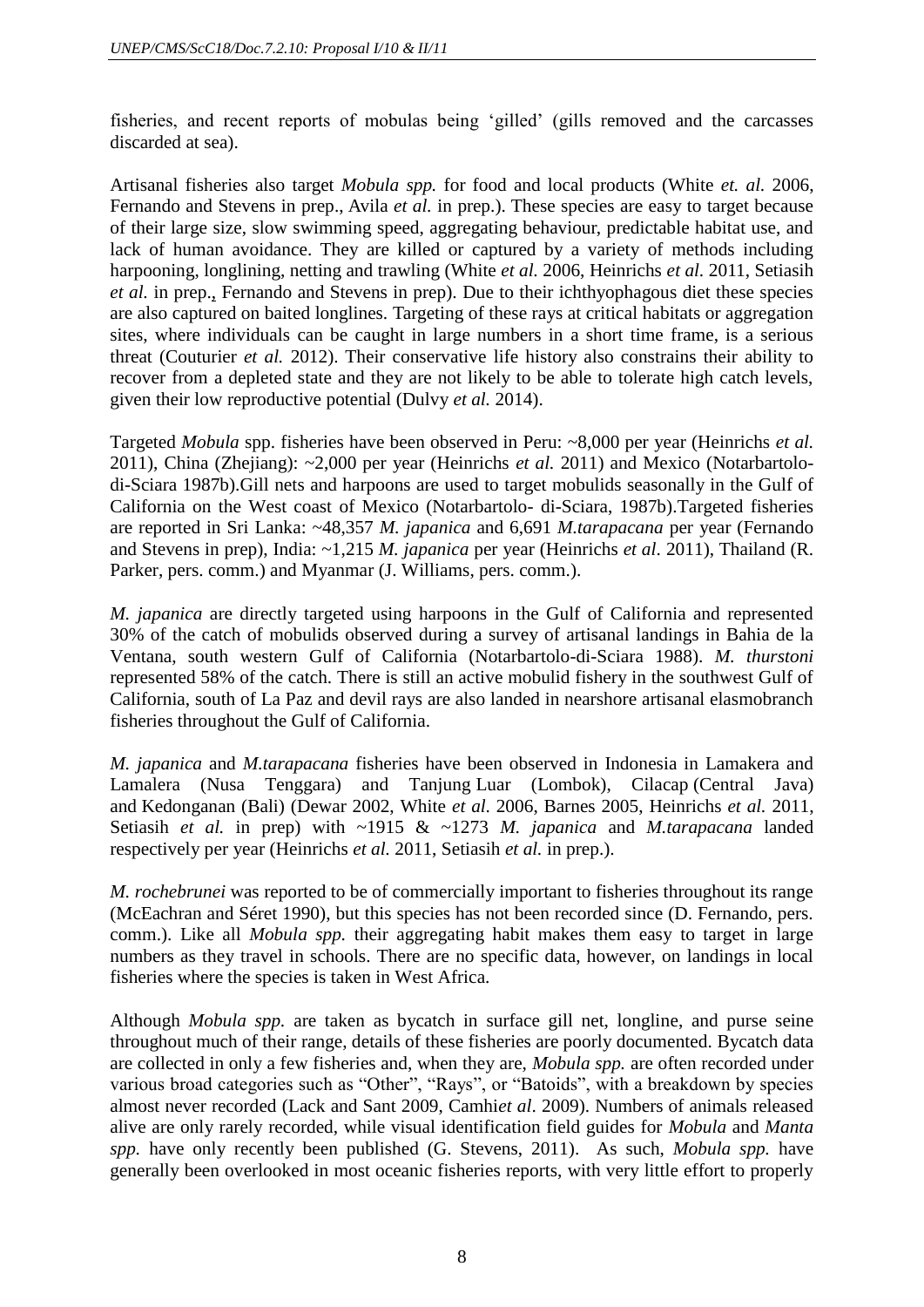identify or accurately record the species caught (Chavance *et al*, 2011, G. Stevens, pers. comm.). See Annex III.

High mortality rates are reported for *M. mobular* from accidental takes in swordfish pelagic driftnets in the Mediterranean (Muñoz-Chàpuli*et al*. 1994), to unsustainable levels. *M. mobular* are also accidentally captured in longlines, purse seines, trawls (Bauchot 1987), and fixed traditional tuna traps 'tonnare'. They are also occasionally caught as bycatch in the western central Ligurian Sea, where long line catches have been monitored since 1999, especially from the harbours of Imperia and Sanremo. Devil ray bycatch in the Ligurian Sea is always discarded (Orsi Relini *et al*. 1999). There is also evidence to suggest significant directed fisheries exist for this species in Gaza and Egypt (D. Fernando pers. comm.).

# 3.2 Habitat

Habitat destruction, pollution, climate change, oil spills and ingestion of marine debris such as micro plastics (Couturier *et al.* 2012) are all major threats to all *Mobula spp.* because of their wide ranging near-shore habitat preferences (Notarbartolo di Sciara 2005, Handwerk 2010).

Chin and Kyne (2007) estimated that mobulid rays (*Mobula* Genus; *Manta* Genus) are the pelagic species most vulnerable to climate change, since plankton, a primary food source, may be adversely affected by the disruption of ecological processes brought about by changing sea temperatures.

Of particular concern is the exploitation of *Mobula spp.* from within critical habitats, wellknown aggregation sites, and migratory pathways, where numerous individuals can be targeted with relatively high catch-per-unit-effort (Couturier *et al.* 2012, Heinrichs *et al*. 2011).

# 3.3 Indirect threats

*Mobula spp.*are also threatened by entanglement (in phantom nets, mooring lines, anchor lines and fishing lines), boat strikes and sport fishing-related injuries.

# 3.4 Threats connected especially with migrations

# 3.5 National and international utilization

All utilisation and trade in the products of *Mobula spp.* is derived from wild-caught animals. Records cannot be quantified fully, due to a lack of species and product-specific codes, catch, landings and trade data. However, all available information indicates that many former bycatch fisheries have become directed fisheries primarily in order to supply gill plates to Asian markets (White *et al.* 2006, Fernando and Stevens in prep, Heinrichs *et al.* 2011, Setiasih *et al.* in prep., Dewar 2002).

There is no documented domestic use of *Mobula spp*. gill plates in the three largest *Mobula*  fishing range states (Sri Lanka, India and Indonesia) (Heinrichs *et al*. 2011, Fernando and Stevens in prep, Setiasih *et al.* in prep.). The low-value meat of *Mobula spp.* taken in these and other domestic fisheries is used locally for shark bait, animal feed and human consumption or discarded, while high value products (primarily gill plates, also skin and cartilage) are exported for processing elsewhere (Heinrichs *et al.* 2011, Setiasih *et al.* in prep., Fernando and Stevens in prep, Booda 1984,C. Anderson, pers. comm., D. Fernando pers. comm.).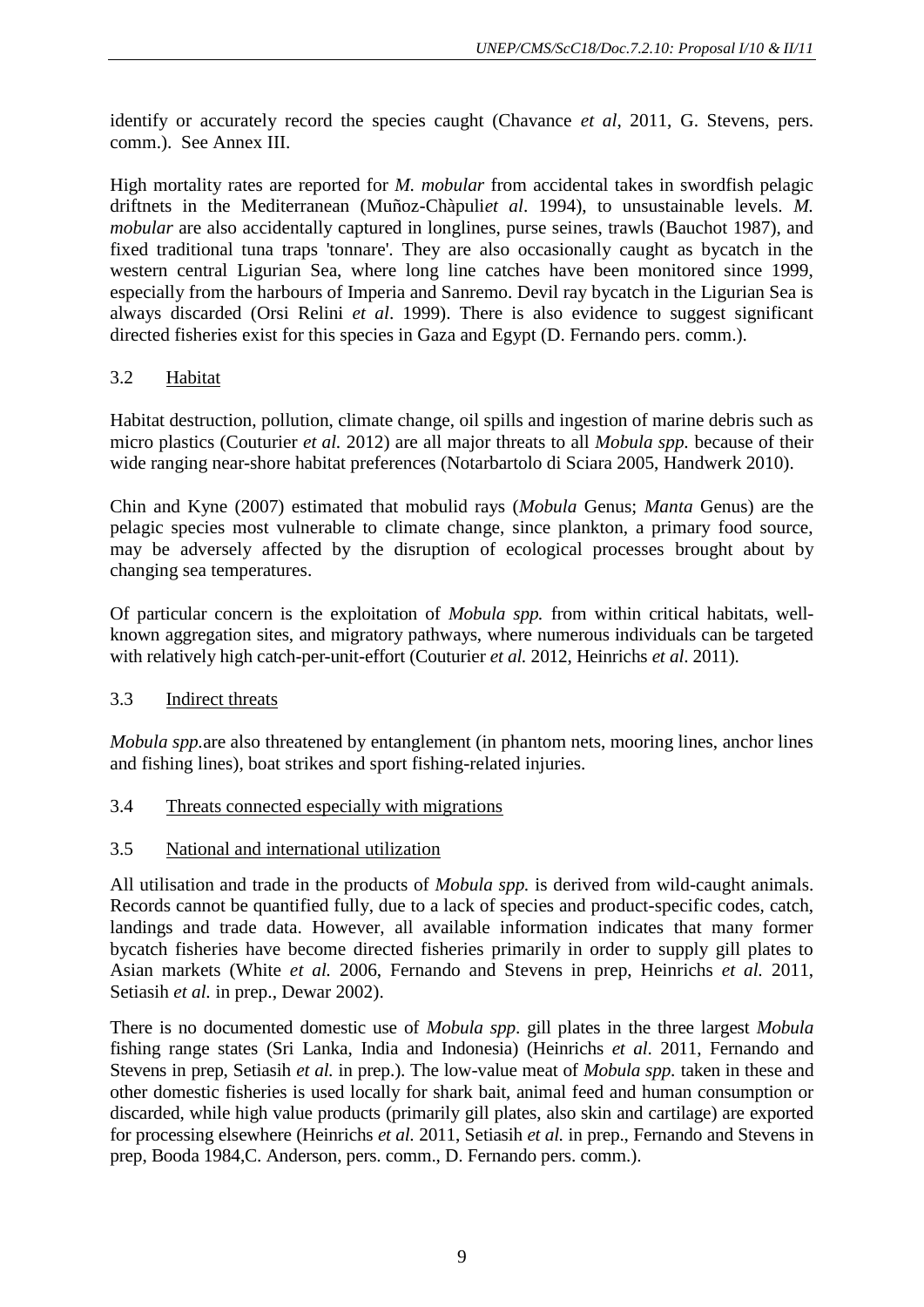Landings in China, reportedly from the South China Sea and international waters, are not exported for processing. A 2011 survey of a shark processing plant in Puqi, Zhejiang Province in China, which is a major processor of *Mobula spp*. and *Manta spp*., revealed that the gill plates are sold directly to buyers in Guangdong (with wholesale prices for *M. japanica* gills of ~700RMB (US\$110) per kg (Heinrichs *et al*. 2011). The carcasses are shipped to another plant in Shangdong, where the meat is ground up for fishmeal and the cartilage is processed to make chondroitin sulfate supplements. The latter are then exported for sale to Japan and Britain.

All international trade in *Mobula spp.* products is unregulated, with the exception of exports from those range states that have protected these species or have banned the possession or export of any ray products(See Annex IV). Illegal landings of *Mobula spp.* have been reported in some range states where protective legislation exists. However it is not known to what extent these illegally landed animals are being traded internationally, because no mechanisms have been implemented to monitor and regulate such trade.

The unsustainable *Mobula spp.* fisheries described above are primarily driven by the high value of gill plates in international markets (Dewar 2002, White *et al*. 2006, Heinrichs *et al*. 2011, Couturier *et al*. 2012). This trade is the driving force behind population depletion throughout most of the range of *M. japanica* and *M.tarapacana* and poses the greatest threat to their survival. Additional trade impacts include the significant economic consequences for existing (and potential) high value, non-consumptive sustainable ecotourism operations, which could yield much larger and longer-term benefits to range states than short-term unsustainable fisheries (Heinrichs *et al*. 2011).

# **4. Protection status and needs**

# 4.1 National protection status

National and regional protections for *Mobula* species include Croatia (*M. Mobular)*, Ecuador (*M. japanica*, *M. thurstoni*, *M. munkiana*, *M. tarapacana*), Maldives (no export of ray products), Malta (*M. Mobular*), Mexico (*M. japanica*, *M. thurstoni*, *M. munkiana*, *M. hypostoma*, *M. tarapacana*), New Zealand (*M. japanica*), Palau (no commercial fishery exports), the Raja Ampat Regency in Indonesia (genus *Mobula*), and the US states / territories of Florida (genus *Mobula)*, Guam and the Commonwealth of the Northern Mariana Islands (all ray species). However, enforcement is insufficient in some areas and mobulids are still being taken illegally, for example in Mexico (Bizarro *et al.* 2009).

No trade measures prevent the sale or export of landings except in the states that have prohibited *Mobula* ray product trade (Ecuador, Maldives, Mexico, New Zealand, the US state of Florida and the territories of Guam and the Commonwealth of the Northern Mariana Islands) (Heinrichs *et al*. 2011).

The top five *Mobula spp.* fishing countries (Sri Lanka, India, Indonesia, Peru and China), which account for an estimated 95% of the world's documented *Mobula spp*. catch (Heinrichs *et al*. 2011), have no regulations or monitoring of these fisheries. No Regional Fishery Management Organizations (RFMOs) have passed resolutions to regulate or monitor *Mobula spp*. fisheries.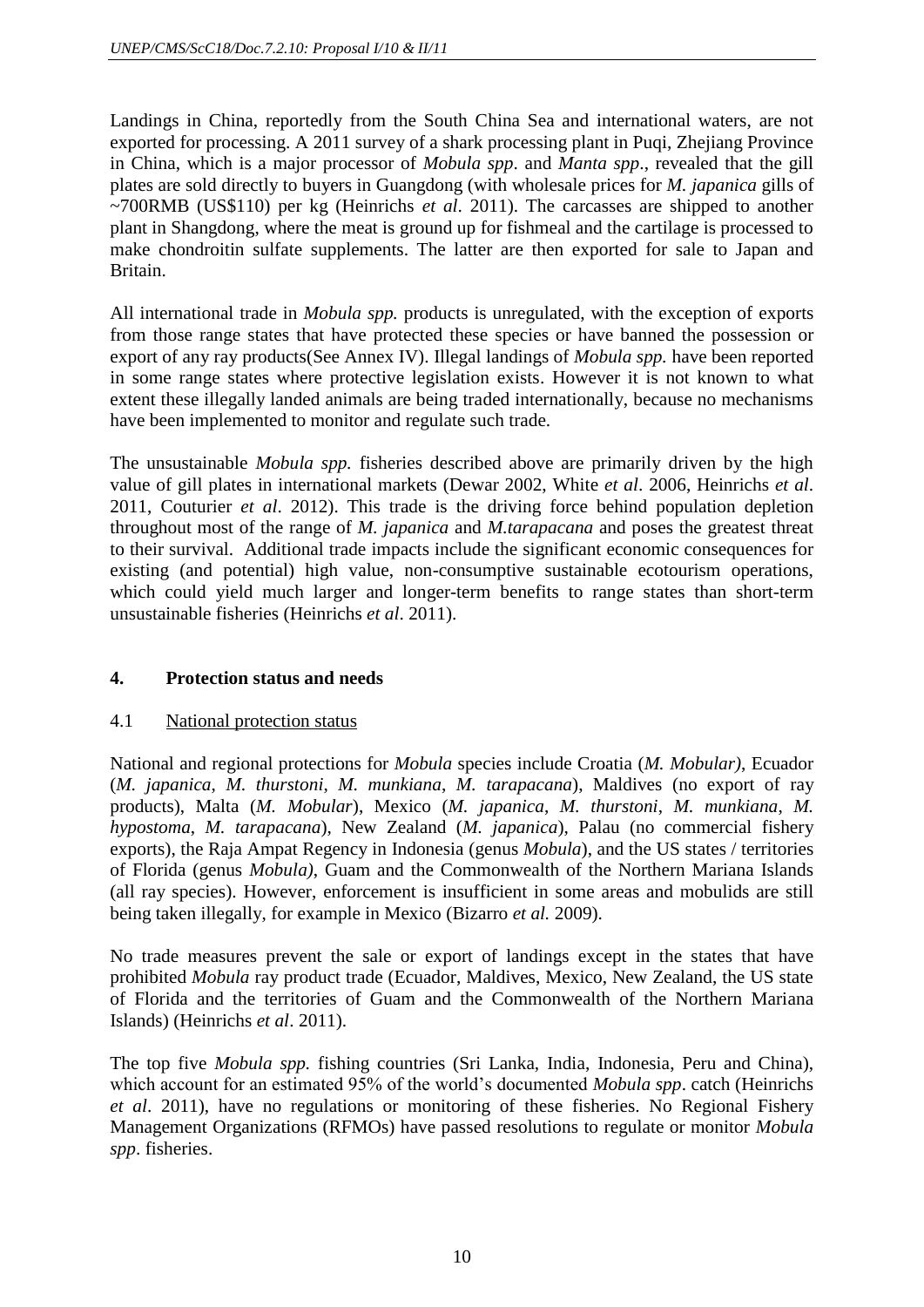# 4.2 International protection status

There are no controls, monitoring systems or marking schemes to regulate, track or assess trade in *Mobula spp.*

Two regional conservation bodies in Europe, the Bern Convention and the Barcelona Convention, have listed *M. mobular* as a species requiring strict protection. However, only Croatia and Malta have implemented protective measures. Recent regional legislation (e.g., GFCM, ICCAT) has introduced new basin-wide banning of pelagic driftnets; if implemented, this would eliminate one of the most severe threats to the species.A resolution passed during the 15<sup>th</sup> Micronesia Chief Executive Summit in 2011, which applies to the Federated States of Micronesia, Palau, the Republic of the Marshall Islands, Guam and the Commonwealth of the Northern Mariana Islands, states that all members will adopt legislation prohibiting the possession, sale, distribution and trade of shark fins, rays and ray parts from the end of 2012.

See Annex IV for table of regional, national and state protective measures for *Mobula spp.*

# 4.3 Additional protection needs

More research is needed on the exploitation, distribution, biology and ecology of all *Mobula spp.* In particular, catch data are required, and stock assessments should be undertaken where the species is fished. Because of their large size, migratory behavior, extremely low fecundity and large size at maturity, these species are likely highly vulnerable to fishing pressure. However, available life history information is limited and more research is required to make a more accurate assessment of the threat posed by fisheries. Improved clarity in catch records would provide a basis for detecting potential trends in effort and landings.

# **5. Range states (see Annex II)**

# **6.** Comments from range states:

**Fiji Islands**: the two species that occur across Fijian waters are not targeted species, but have been recorded as bycatch species in other countries within the Western Central Pacific Ocean which have Purseine Fisheries targeting for Tuna and associated pelagic species. Mobula and Manta Rays ( both of the Oceanic and Reef Manta Rays are now in the process of being listed into the CITES Appendix ii List, and to come into force from 14 September 2014) are largely not fished or harvested across the waters of the Fiji Islands, but are largely used for ecotourism attractions in a number of targeted dive sites within Fiji's coastal reef and island systems. Because of the need for precautionary principle and application to the " look-alike species" consideration, it is incumbent for all range states and parties to CMS, to consider listing all the known nine (9) species of Mobula Rays under Appendix i or ii of the CMS Protected Species List (as an inclusion to the Shark List).

# **7. Additional remarks**

Countries across the South-west Pacific (include Tonga, Samoa, Vanuatu, Fiji , Cook Island, and others ) have documented and observed how these species of Mobula, Manta and other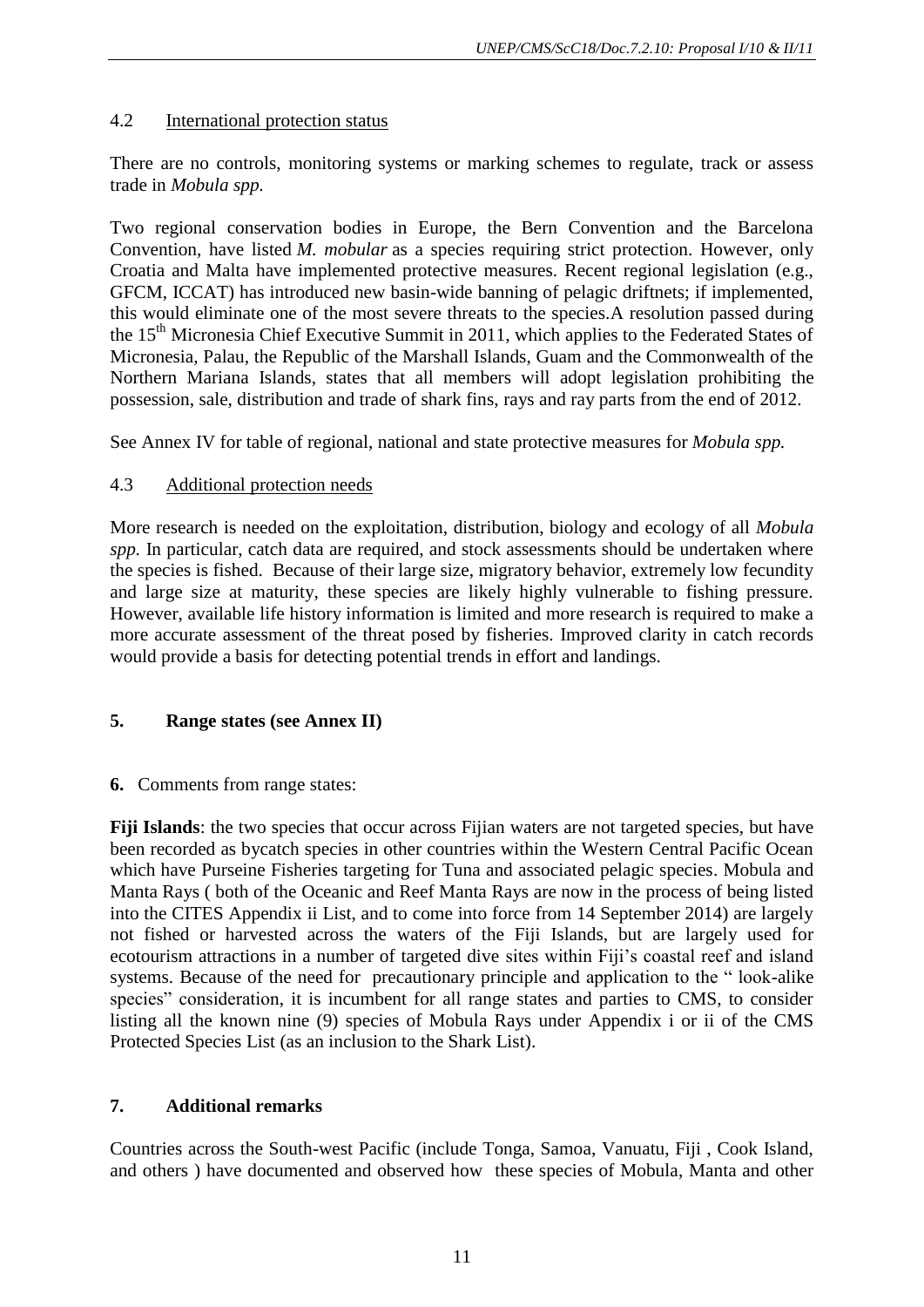rays interact within their local coastal and associated areas of national jurisdictions, and clearly noted from dive operators in a number of the local island systems, that these species are one of the big draw-cards for the dive and snorkel tourists to the region. In Fiji, the local island systems that currently have Mobula and Manta Ray dive tourisms are on the islands of Taveuni, Kadavu and the Lau groups. These rays migrate large distances across the Pacific and seem to come to Fiji's waters for abundant food & mating habitats.

As noted above, the manta rays will also receive protection under CITES listing in September-2014, and including them on CMS List would be a natural progression for these vulnerable species. The devil ray populations within the South Pacific are also on the decline, and the rest of the South Pacific region would also be very supportive if Fiji were able to start some form of protection for these Mobula Rays, even though the CMS is non-binding  $\&$ voluntary, it is a strong indicator of countries showing willingness to take leadership in their conservation.

### **8. References**

- Alava, E.R.Z., Dolumbaló, E.R., Yaptinchay, A.A., and Trono, R.B. 2002. Fishery and trade of whale sharks and manta rays in the Bohol Sea, Philippines. In: Fowler, S.L., Reed, T.M., Dipper, F.A. (eds) Elasmobranch Biodiversity, Conservation and Management: Proceedings of the International Seminar and Workshop. Sabah, Malaysia, July 1997, pp 132–148
- Amande, M.J., Ariz, J., Chassot, E., De Molina, A.D., Gaertner, D., Murua, H., Pianet, R., Ruiz, J., and Chavance, P. 2010. Bcatch of the European purse seine tuna fishery in the Atlantic Ocean for the 2003- 2007 period. Aquatic Living Resources, 23(4): 353-362.
- Anderson, R.C., Adam, M.S., Kitchen-Wheeler, A., and Steven G. 2010. Extent and economic value of manta ray watching in the Maldives. Tourism in Marine Environments, 7(1): 15-27.
- Anderson, R.C., Adam, M.S., and Goes, J.I. 2011. From monsoons to mantas: seasonal distribution of Manta alfredi in the Maldives. Fisheries Oceanography, 20(2): 104-113.
- Barnes, R.H. 2005. Indigenous use and management of whales and other marine resources in East Flores and Lembata, Indonesia.Senri Ethnological Studies, 67: 77-85.
- Bigelow, H.B. and Schroeder, W.C. 1953. Sawfish, guitarfish, skates and rays. In: Bigelow, H.B. and Schroeder, W.C. (Eds) Fishes of the Western North Atlantic, Part 2. Sears Foundation for Marine Research, Yale University, New Haven, pp. 508-514.
- Booda, L. 1984. Manta ray wings, shark meat posing as scallops. Sea Technology 25(11): 71.
- Camhi, M.D., Valenti, S.V., Fordham, S.V., Fowler, S.L. and Gibson, C. 2009. The Conservation Status of Pelagic Sharks and Rays: Report of the IUCN Shark Specialist Group Pelagic Shark Red List Workshop. Newbury, UK: IUCN Species Survival Commission Shark Specialist Group, x +78 pp.
- Chavance, P., Amande, J.M., Pianet, R., Chassot, E., and Damiano, A. 2011. Bycatch and discards of the French Tuna Purse Seine Fishery during the 2003-2010 period estimated form observer data. IOTC-2011-WPEB07-23.
- Chin, A., Kyne, P.M. 2007. Vulnerability of chondrichthyan fishes of the Great Barrier Reef to climate change. In: Climate Change and the Great Barrier Reef: A Vulnerability Assessment, Johnson, J.E., and Marshall, P.A. (eds). Great Barrier Reef Marine Park Authority and Australian Greenhouse Office, Townsville, Australia. P 393-425.
- Clark, T.B. 2001. Population structure of *Manta birostris* (Chondrichthyes: Mobulidae) from the Pacific and Atlantic Oceans. MS thesis, Texas A&M University, Galveston, TX
- Coan, A.L., Sakagawa, G.T., Prescott, D., Williams, P., Staish, K., and Yamasaki, G. 2000. The 1999 U.S. Central-Western Pacific Tropical Tuna Purse Seine Fishery. Document prepared for the annual meeting of parties to the South Pacific Regional Tuna Treaty 3-10 March 2000.LJ-00-10.
- Compagno, L.J.V. 1999. Checklist of living elasmobranchs. In: Hamlett, W.C. (ed). Sharks, skates, and rays: the biology of elasmobranch fishes. Maryland: John Hopkins University Press. p 471–498
- Compagno, L.J.V. and Last, P. 1999. Mobulidae. In: Capenter, K.E. and Niem, V.H. (eds), FAO species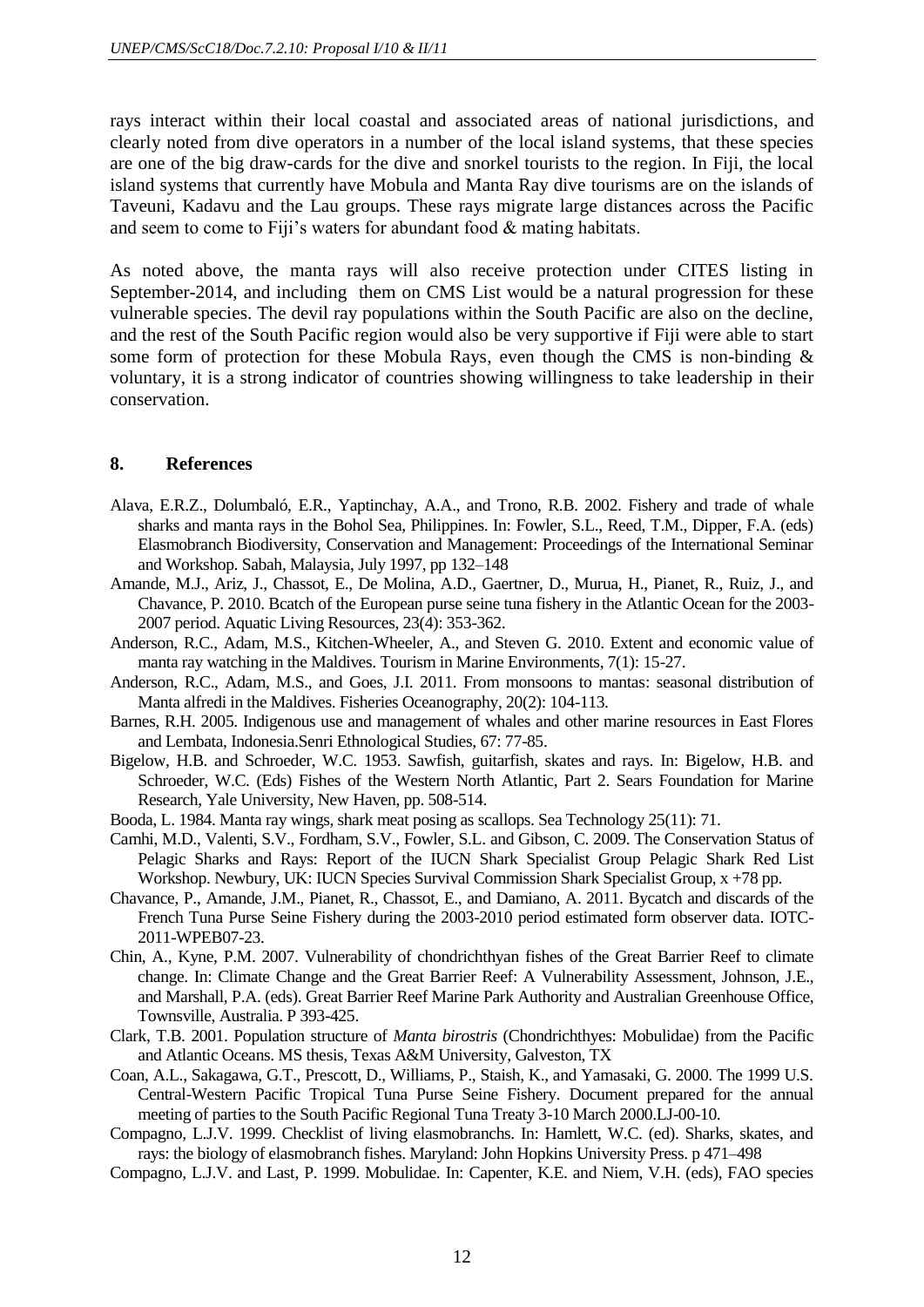identification fuide for fishery purposes. The living marine resources of the western Central Pacific (Volume 3. Batoid Fishes, Chimeras and Bony Fishes

- Couturier, L.I.E., Marshall, A.D., Jaine, F.R.A., Kashiwagi, T., Pierce, S.J., Townsend, K.A., Weeks, S.J., Bennett, M.B., and Richardson, A.J. 2011. The Biology and Ecology of the Mobulidae. In: Journal of Fish Biology.
- Couturier, L.I.E., Marshall, A.D., Jaine, F.R.A., Kashiwagi, T., Pierce, S.J., Townsend, K.A., Weeks, S.J., Bennet, M.B., and Richardson, A.J. 2012. Biology, ecology and conservation of the Mobulidae. Journal of Fish Biology, 80: 1075-1119.
- Deakos, M.H. 2010. Ecology and social behavior of a resident manta ray (*Manta alfredi*) population off Maui, Hawai'i. PhD thesis, University of Hawai'i, Manoa, Hawai'i.
- Deakos, M., Baker, J., and Bejder, L. 2011. Characteristics of a manta ray (*Manta alfredi*) population off Maui, Hawaii, and implications for management. Marine Ecology Progress Series, 429: 245-260.
- Dewar, H. (2002). Preliminary report: Manta harvest in Lamakera. p. 3 p. Oceanside, USA: Report from the PflegerInstitue of Environmental Research and the Nature Conservancy.
- Dewar, H., Mous, P., Domeier, M., Muljadi, A., Pet, J., Whitty, J. 2008. Movements and site fidelity of the giant manta ray, *Manta birostris*, in the Komodo Marine Park, Indonesia. Marine Biology, Vol. 155, Number 2, 121-133.
- Donnelly, R., Neville, D., and Mous, P.J. 2003. Report on a rapid ecological assessment of the Raja Ampat Islands, Papua, Eastern Indonesia, held October 30 – November 22, 2002. The Nature Conservancy – Southeast Asia Center for Marine Protected Areas, 250 pp.
- Essumang, D. 2010. First determination of the levels of platinum group metals in *Manta birostris* (Manta Ray) caught along the Ghanaian coastline. Bulletin of Environmental Contamination and Toxicology, 84(6): 720-725.
- Fernando, D. and Stevens, G. 2011 A study of Sri Lanka's manta and mobula ray fishery. The Manta Trust, 29 pp.
- GMA TV -- "Pangangatay ng manta ray at devil ray saisla ng Pamilacan", Born to be Wild. Aired GMA TV Atlanta. 23 May 2012. Television.
- Graham, R.T., Witt, M.J., 2008. Site Fidelity and Movements of Juvenile Manta Rays in the Gulf of Mexico. AES Devil Ray Symposium, Joint Ichths and Herps Conference Presentation.
- Graham, R.T., Hickerson, E., Castellanos, D,W., Remolina, F., Maxwell, S. 2012. Satellite Tracking of Manta Rays Highlights Challenges to Their Conservation.PLoS ONE 7(5): e36834. Doi:10.1371/pournal.pone.0036834
- Handwerk, B. 2010. Little-known Gulf manta ras affected by oil spill? National Geographic News, Published Oct. 15, 2010. [http://news.nationalgeographic.com/news/2010/10/101015-new-manta-ras](http://news.nationalgeographic.com/news/2010/10/101015-new-manta-ras-gulf-bp-oil-spill-science-animals/)[gulf-bp-oil-spill-science-animals/](http://news.nationalgeographic.com/news/2010/10/101015-new-manta-ras-gulf-bp-oil-spill-science-animals/) accessed Sept. 1, 2011.
- Harding, M., and Beirwagen, S. 2009.Population research of *Manta birostris* in coastal waters surrounding Isla de la Plata, Ecuador.
- Heinrichs, S., O'Malley, M., Medd, H., and Hilton, P. 2011. Manta Ray of Hope: Global Threat to Manta and Mobula Rays. Manta Ray of Hope Project [\(www.mantarayofhope.com\)](http://www.mantarayofhope.com/).
- Hilton, P. 2011. East Asia Market Investigation.Manta Ray of Hope, 49pp.
- Homma, K., Maruyama, T., Itoh, T., Ishihara, H., and Uchida, S. 1999. Biology of the manta ray, *Manta birostris*Walbaum, in the Indo-Pacific. In: Seret, B. and Sire, J.Y. (eds) Indo-Pacific fish biology: Proc 5th IntConf Indo-Pacific Fishes, Noumea, 1997. Ichthyological Society of France, Paris, p 209–216
- Kashiwagi, T. Marshall, A. D., Bennett, M. B., and Ovenden, J. R. 2011. Habitat segregation and mosaic sympatry of the two species of manta ray in the Indian and Pacific Oceans: *Manta alfredi* and *M. birostris*. Marine Biodiversity Records: 1-8.
- Kashiwagi, T., Marshall, A. D., Bennett, M.B., and Ovenden, J.R. 2012. The genetic signature of recent speciation in manta rays (*Manta alfredi* and *M. birostris*). Molecular Phylogenetics and Evolution, 64(1): 212-218.
- Kitchen-Wheeler, A. 2008.Migration behaviour of the Giant Manta (*Manta birostris*) in the Central Maldives Atolls. Paper presented at the 2008 Joint Meeting of Ichthyologists and herpetologists, Montreal, Conadad.
- Kitchen-Wheeler, A. 2010.Visual identification of individual manta ray (*Manta alfredi*) in the Maldives Islands, Western Indian Ocean. Marine Biology Research*,* 6(4):351-363
- KMP (Komodo Manta Project). 2011. Manta population estimations from photographs. Unpublished Data.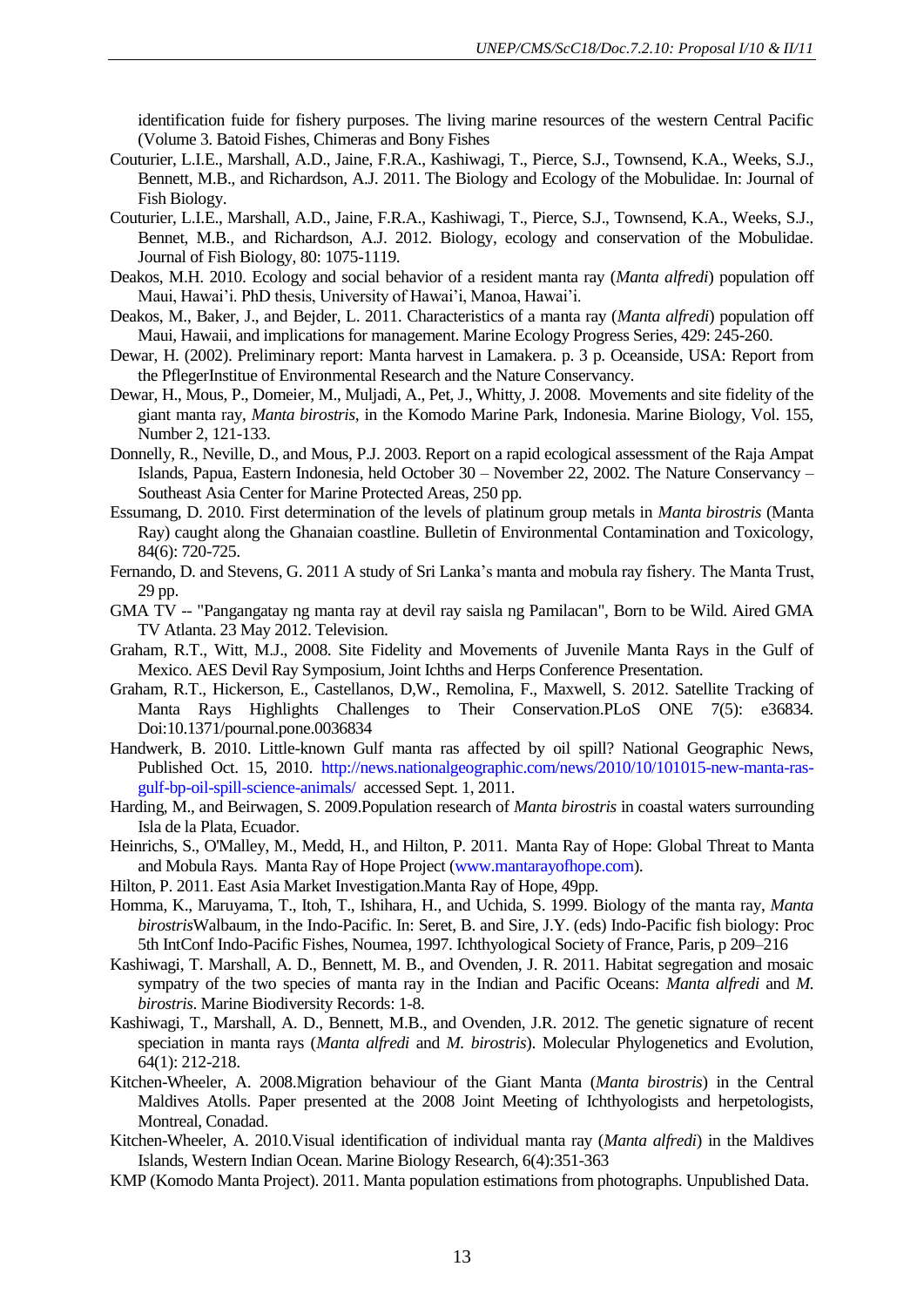- Lack, M and Sant, G. 2009.Trends in global shark catch and recent developments in management.TRAFFIC International, 33 pp.
- Marshall, A.D., Pierce, S.J., Bennett, M.B., 2008. Morphological measurements of manta rays (Manta birostris) with a description of a foetus from the east coast of Southern Africa. Zootaxa, 1717: 24-30.
- Marshall, A. D. 2009. Biology and population ecology of *Manta birostris* in southern Mozambique*.*PhD Thesis, University of Queensland
- Marshall, A.D., Compagno, L.J.V., and Bennett, M.B., 2009. Redescription of the genus Manta with resurrection of *Manta alfredi* (Krefft, 1868) (Chondrichthyes: Myliobatoidei: Mobulidae). Zootaxa, 2301:1-28.
- Marshall, A.D., Holmerg, J., Brunnschweiler, J.M. and Pierce, S.J. 2010. Size structure and migratory behaviour of a photographically identified population of Manta birostris in southern Mozambique.
- Marshall, A.D., Dudgeon, C.L. and Bennett, M.B. 2011a. Size and structure of a photographically identified population of manta rays *Manta alfredi* in southern Mozambique. Marine Biology, 158 (5): 1111-1124.
- Marshall, A., Kashiwagi, T., Bennett, M.B., Deakos, M., Stevens, G., McGregor, F., Clark, T., Ishihara, H. & Sato, K. 2011b.*Manta alfredi*. In: IUCN 2011. IUCN Red List of Threatened Species. Version 2011.2. <www.iucnredlist.org>.
- Marshall, A., Bennett, M.B., Kodja, G., Hinojosa-Alvarez, S., Galvan-Magana, F., Harding, M., Stevens, G. & Kashiwagi, T. 2011c.*Manta birostris*. In: IUCN 2011. IUCN Red List of Threatened Species. Version 2011.2. <www.iucnredlist.org>.
- McCauley, D.J., DeSalles, P.A., Young, H.S., Dunbar, R.B., Dirzo, R., Mills, M.M., and Micheli, F. 2012. From wing to wing: the persistence of long ecological interaction chains in less-disturbed ecosystems. Scientific Reports, 2: 409.
- McGregor, F. 2009. The Manta Rays of Ningaloo Reef: baseline population and foraging ecology. Presentation, Murdoch University.
- Mohanraj, G., Rajapackiam, S., Mohan, S., Batcha, H., and Gomathy, S. 2009. Status of elasmobranchs fishery in Chennai, India. Asian Fisheries Science, 22: 607-615.
- Molony, B. 2005. Estimates of the mortality of non-target species with an initial focus on seabirds, turtles and sharks. 1<sup>st</sup> Meeting of the Scientific Committee of the Western and Central Pacific Fisheries Commission, 84 pp.
- MPRF (Manta Pacific Research Foundation). 2011. Manta ray photo-identification catalogue. www.mantapacific.org/identification/index.html. Accessed September 14, 2011.
- Notarbartolo di Sciara, G. and Hillyer, E.V. 1989. Mobulid rays off eastern Venezuela (Chnodrichthyes, Mobulidae). Copeia, 3: 607-614.
- Notarbartolo di Sciara, G. 1995. What future for manta rays? Shark News, 5: 1.
- Notarbartolo di Sciara, G. 2005. Giant devilra or devil ras*Mobulamobular* (Bonnaterre, 1788). In: Sharks, Rays and Chimaeras: The Status of ChaondrichthyanFishees. Fowler, S.L., Cavanagh, R.D., Camhi, M., Burgess, G.H., Caillet, G.M., Fordham, S.V., Simpendorfer, C.A., and Musick, J.A. (eds.). Gland, Switzerland and Cambridge, UK: IUCN/SSC Shark Specialist Group, pp. 356-357.
- Papastamatiou, Y., DeSalles, P., & McCauley, D., 2012. Area-restricted searching by manta rays and their response to spatial scale in lagoon habitats.*Marine Ecology Progress Series*, *456*, 233-244. doi:10.3354/meps09721
- Paulin, C.D., Habib, G., Carey, C.L., Swanson, P.M., Voss, G.J. 1982. New records of *Mobulajapanica*and *Masturuslanceolatus*, and further records of *Luvarisimperialis*(Pisces: Mobulidae, Molidae, Louvaridae) from New Zealand. New Zealand Journal of Marine and Freshwater Research, 16: 11-17.
- Perez, J.A.A. and Wahrlich, R. 2005. A bycatch assessment of the gillnet monkfish *Lophiusgastrophysus*fishery off southern Brazil. Fisheries Research, 72: 81-95.
- Pianet, R., Chavance, P., Murua, H., Delgado de Molina, A. 2010. Quantitative estimates of the by-catches of the main species of the purse seine fleet in the Indian Ocean, 2003-2008. Indian Ocean Tuna Commission, WPEB-21.
- Pillai, S.K. 1998. A note on giant devil ray *Mobuladiabolus* caught in Vizhinjam. Marine Fisheries Information Srvice, Technical and Extension Series, 152: 14-15.
- PlanetaOceano 2011. Preliminary report of the state of coastal mobulid fisheries in Peru.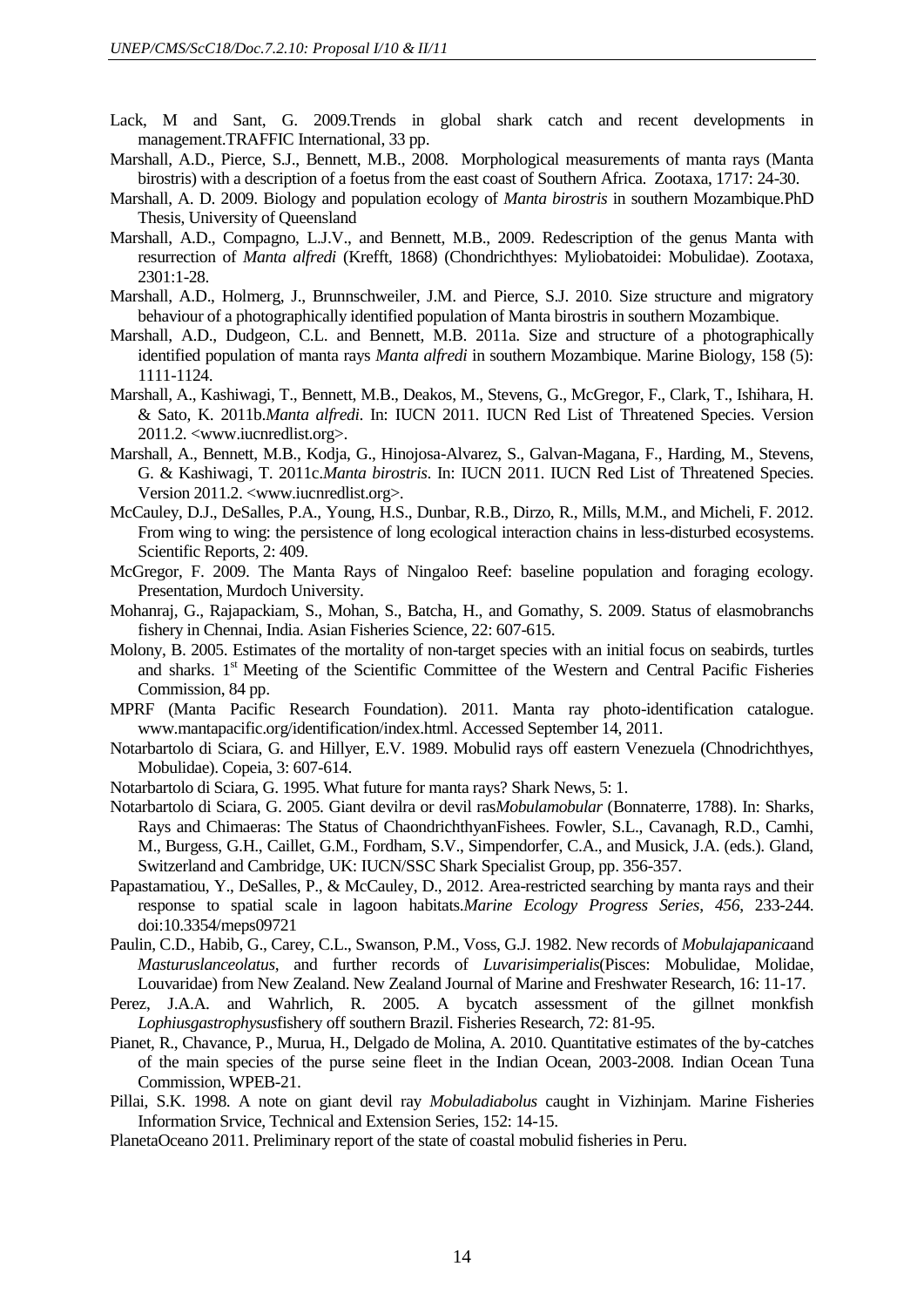- Poortvliet, M., Galvan-Magana, F., Bernardi, G., Croll, D.A., and Olsen, J.L. 2011.Isolation and characterization of twelve microsatellite loci for the Japanese Devilray (*Mobula japonica*).Conservation Genetics Resource. 3: 733-735.
- Rajapackiam, S. Mohan, S. and Rudramurthy, N. 2007. Utilization of gill rakers of lesser devil ray *Mobuladiabolus*– a new fish byproduct. Marine Fisheries Information Service, Technical and Extension Series, 191: 22-23.
- Raje, S. G., Sivakami, S., Mohanraj, G., Manojkumar, P.P., Raju, A. and Joshi, K.K. 2007. An atlas on the Elasmobranch fishery resources of India*.*CMFRI Special Publication, 95. pp. 1-253.
- Romanov, E.V. 2002. Bycatch in the tuna purse-seine fisheries of the western Indian Ocean. Fishery Bulletin, 100(1): 90-105
- Springer, A.M., Estes, J.A., van Vliet, G.B., Williams, T.M., Doak, D.F., Danner, E.M., Forney, K.A., and Pfister, B. 2003. Sequential megafaunal collapse in the North Pacific Ocean: An ongoing legacy of industrial whaling? PNAS, 100(21): 12223-12228.
- Stevens, G., 2011, Field Guide to the Identification of Mobulid Rays (Mobulidae): Indo-West Pacific. The Manta Trust. 19 pp.
- Thomas, P., 1994, Preying on Mantas: After Divers Videotape Slaughter, Officials Enact Regulation to Aid Rays off Mexican Island., Los Angeles Times, 13 April.
- Tomita, T., Toda, M., Ueda, K., Uchida, S., Nakaya, K. 2012. Live-bearing manta ray: how the embryo acquires oxygen without placenta and umbilical cord. *Biol. Lett*. Published online 6 June 2012, doi: 10.1098/rsbl.2012.0288.
- Uchida, S. 1994. Manta Ray, basic data for the Japanese threatened wild water organisms (pp.152-159). Tokyo, Japan: Fishery Agency of Japan.
- White, W.T., Clark, T.B., Smith, W.D. &Bizzarro, J.J. 2006.*Mobula japanica*. In: IUCN 2011. IUCN Red List of Threatened Species. Version 2011.2. <www.iucnredlist.org>
- White, W. T., Giles, J., Dharmadi, and Potter, I. C. 2006 b. Data on the bycatch fishery and reproductive biology of mobulid rays (Myliobatiformes) in Indonesia. Fisheries Research, 82(1-3), 65-73.
- White, W., and Kyne, P. 2010. The status of chondrichthyan conservation in the Indo-Australasian region. Journal of Fish Biology, 76(9), 2090-2117
- Young, N. 2001. An analysis of the trends in by-catch of turtle species, angelsharks and batoid species protective gillnets off KwaZulu-Natal, South Africa. Msc. Thesis, University of Reading.
- Zeeberg, J., Corten, A., and de Graaf, E. 2006. Bycatch and release of pelagic megafauna in industrial trawler fisheries off Northwest Africa.Fisheries Research, 78: 186-195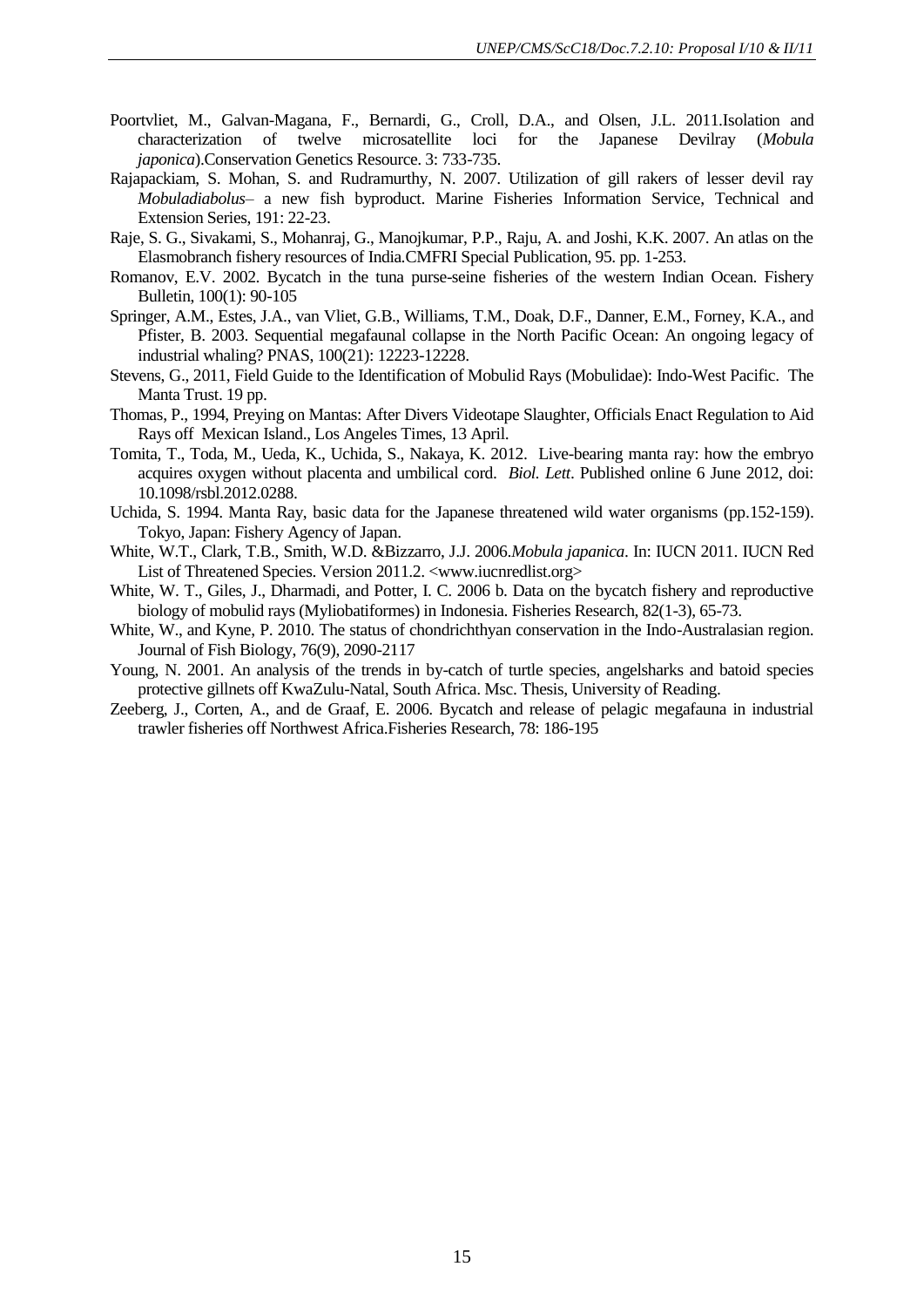# **ANNEX I. Distribution maps**

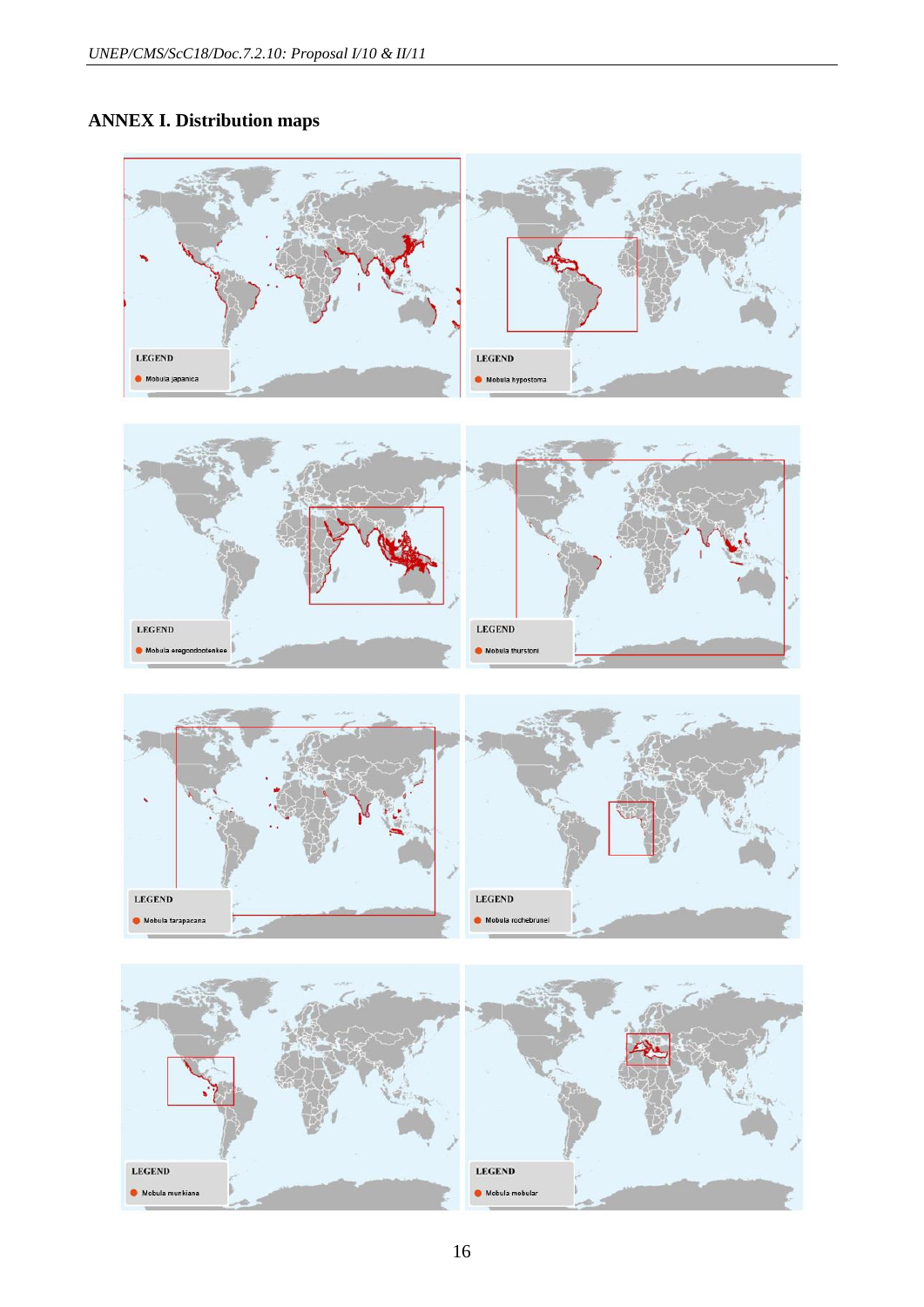

# **ANNEX II. Distribution table – range states and FAO fisheries areas**

| <b>Range States and</b>                |                    |                                                 |                                      |                                  | Mobula              |                    |                              |                     |                           |
|----------------------------------------|--------------------|-------------------------------------------------|--------------------------------------|----------------------------------|---------------------|--------------------|------------------------------|---------------------|---------------------------|
| <b>FAO Fisheries</b><br>Areas          | Mobula<br>mobular  | <b>Mobula</b><br>japanica                       | <b>Mobula</b><br>thurstoni           | <b>Mobula</b><br>tarapacana      | eregoodoot<br>enkee | Mobula<br>kuhlii   | <b>Mobula</b><br>rochebrunei | Mobula<br>hypostoma | <b>Mobula</b><br>munkiana |
| <b>FAO Fisheries Areas</b>             | 37                 | 31, 34, 47,<br>51, 41, 87,<br>77, 81, 71,<br>61 | 34, 41, 47,<br>57, 51, 71,<br>77, 87 | 31, 51, 57,<br>61, 71, 77,<br>87 | 47, 51, 57,<br>71   | 47, 51, 57,<br>71  | 34, 47                       | 31, 41              | 77,87                     |
| Azores & Madeira<br>Islands (Portugal) |                    | $\pmb{\mathsf{x}}$                              |                                      | $\pmb{\mathsf{x}}$               |                     |                    |                              |                     |                           |
| Canary Islands<br>(Spain)              |                    | x                                               |                                      | $\pmb{\mathsf{x}}$               |                     |                    |                              |                     |                           |
| Spain                                  | $\pmb{\mathsf{x}}$ |                                                 |                                      |                                  |                     |                    |                              |                     |                           |
| France                                 | $\pmb{\mathsf{x}}$ |                                                 |                                      |                                  |                     |                    |                              |                     |                           |
| Italy                                  | X                  |                                                 |                                      |                                  |                     |                    |                              |                     |                           |
| Croatia                                | $\pmb{\mathsf{x}}$ |                                                 |                                      |                                  |                     |                    |                              |                     |                           |
| Greece                                 | $\pmb{\mathsf{x}}$ |                                                 |                                      |                                  |                     |                    |                              |                     |                           |
| Malta                                  | $\pmb{\times}$     |                                                 |                                      |                                  |                     |                    |                              |                     |                           |
| Algeria                                | $\pmb{\mathsf{x}}$ |                                                 |                                      |                                  |                     |                    |                              |                     |                           |
| Israel                                 | $\pmb{\mathsf{x}}$ |                                                 |                                      |                                  |                     |                    |                              |                     |                           |
| Tunisia                                | $\pmb{\mathsf{x}}$ |                                                 |                                      |                                  |                     |                    |                              |                     |                           |
| Cape Verde Islands                     |                    | X                                               |                                      | x                                |                     |                    |                              |                     |                           |
| Mauritania                             |                    |                                                 |                                      |                                  |                     |                    | $\overline{\mathsf{x}}$      |                     |                           |
| Senegal                                |                    |                                                 | $\pmb{\mathsf{x}}$                   | $\pmb{\mathsf{x}}$               |                     |                    | $\overline{\mathsf{x}}$      |                     |                           |
| Guinea-Bissau                          |                    |                                                 |                                      |                                  |                     |                    | X                            |                     |                           |
| Guinea                                 |                    |                                                 |                                      |                                  |                     |                    | X                            |                     |                           |
| Cote d'Ivoire                          |                    | X                                               | $\pmb{\mathsf{x}}$                   | $\pmb{\mathsf{x}}$               |                     |                    |                              |                     |                           |
| Ghana                                  |                    | $\pmb{\chi}$                                    |                                      |                                  |                     |                    |                              |                     |                           |
| Nigeria                                |                    | $\pmb{\times}$                                  |                                      |                                  |                     |                    |                              |                     |                           |
| Gabon                                  |                    | $\pmb{\mathsf{x}}$                              |                                      |                                  |                     |                    |                              |                     |                           |
| Congo                                  |                    | $\pmb{\mathsf{x}}$                              |                                      |                                  |                     |                    |                              |                     |                           |
| Democratic Republic<br>of the Congo    |                    | $\pmb{\mathsf{x}}$                              |                                      |                                  |                     |                    |                              |                     |                           |
| Angola                                 |                    | $\pmb{\times}$                                  |                                      |                                  |                     |                    | $\overline{\mathsf{x}}$      |                     |                           |
| Ascension Island                       |                    |                                                 |                                      |                                  |                     |                    |                              |                     |                           |
| (British Oversees                      |                    |                                                 |                                      | x                                |                     |                    |                              |                     |                           |
| Territory)                             |                    |                                                 |                                      |                                  |                     |                    |                              |                     |                           |
| South Africa                           |                    | $\pmb{\mathsf{x}}$                              | $\pmb{\mathsf{x}}$                   | x                                | $\pmb{\mathsf{x}}$  | $\pmb{\mathsf{x}}$ |                              |                     |                           |
| Mozambique                             |                    | $\pmb{\mathsf{x}}$                              |                                      |                                  | $\pmb{\mathsf{x}}$  |                    |                              |                     |                           |
| Madagascar                             |                    |                                                 |                                      |                                  | x                   |                    |                              |                     |                           |
| Seychelles                             |                    |                                                 |                                      |                                  |                     | $\pmb{\mathsf{x}}$ |                              |                     |                           |
| Kenya                                  |                    |                                                 |                                      |                                  | $\pmb{\mathsf{x}}$  |                    |                              |                     |                           |
| Tanzania                               |                    |                                                 |                                      |                                  | $\pmb{\mathsf{x}}$  | $\pmb{\mathsf{x}}$ |                              |                     |                           |
| Somalia                                |                    | X                                               |                                      |                                  | X                   | $\pmb{\mathsf{x}}$ |                              |                     |                           |
| Egypt - Sinai<br>(African part)        | $\pmb{\mathsf{x}}$ | $\pmb{\mathsf{x}}$                              |                                      | $\pmb{\mathsf{x}}$               | $\pmb{\mathsf{x}}$  |                    |                              |                     |                           |
| Sudan                                  |                    |                                                 |                                      |                                  | X                   |                    |                              |                     |                           |
| Eritrea                                |                    | X                                               |                                      |                                  | $\pmb{\mathsf{x}}$  |                    |                              |                     |                           |
| Saudi Arabia                           |                    | $\pmb{\mathsf{x}}$                              |                                      | $\pmb{\mathsf{x}}$               | $\pmb{\mathsf{x}}$  |                    |                              |                     |                           |
| <b>United Arab</b>                     |                    |                                                 |                                      |                                  | X                   |                    |                              |                     |                           |
| Emirates                               |                    |                                                 |                                      |                                  |                     |                    |                              |                     |                           |
| Qatar                                  |                    |                                                 |                                      |                                  | $\pmb{\mathsf{x}}$  |                    |                              |                     |                           |
| Yemen                                  |                    | $\pmb{\mathsf{X}}$                              |                                      |                                  | $\pmb{\mathsf{x}}$  |                    |                              |                     |                           |
| Djibouti                               |                    |                                                 |                                      |                                  | x                   |                    |                              |                     |                           |
| Oman                                   |                    | x                                               | x                                    |                                  | $\pmb{\mathsf{x}}$  | $\pmb{\mathsf{x}}$ |                              |                     |                           |
| Kuwait                                 |                    |                                                 |                                      |                                  | $\mathsf X$         |                    |                              |                     |                           |
| Iran                                   |                    | X                                               |                                      |                                  | $\pmb{\mathsf{x}}$  |                    |                              |                     |                           |
| Pakistan                               |                    | $\pmb{\mathsf{x}}$                              |                                      |                                  | $\pmb{\mathsf{x}}$  |                    |                              |                     |                           |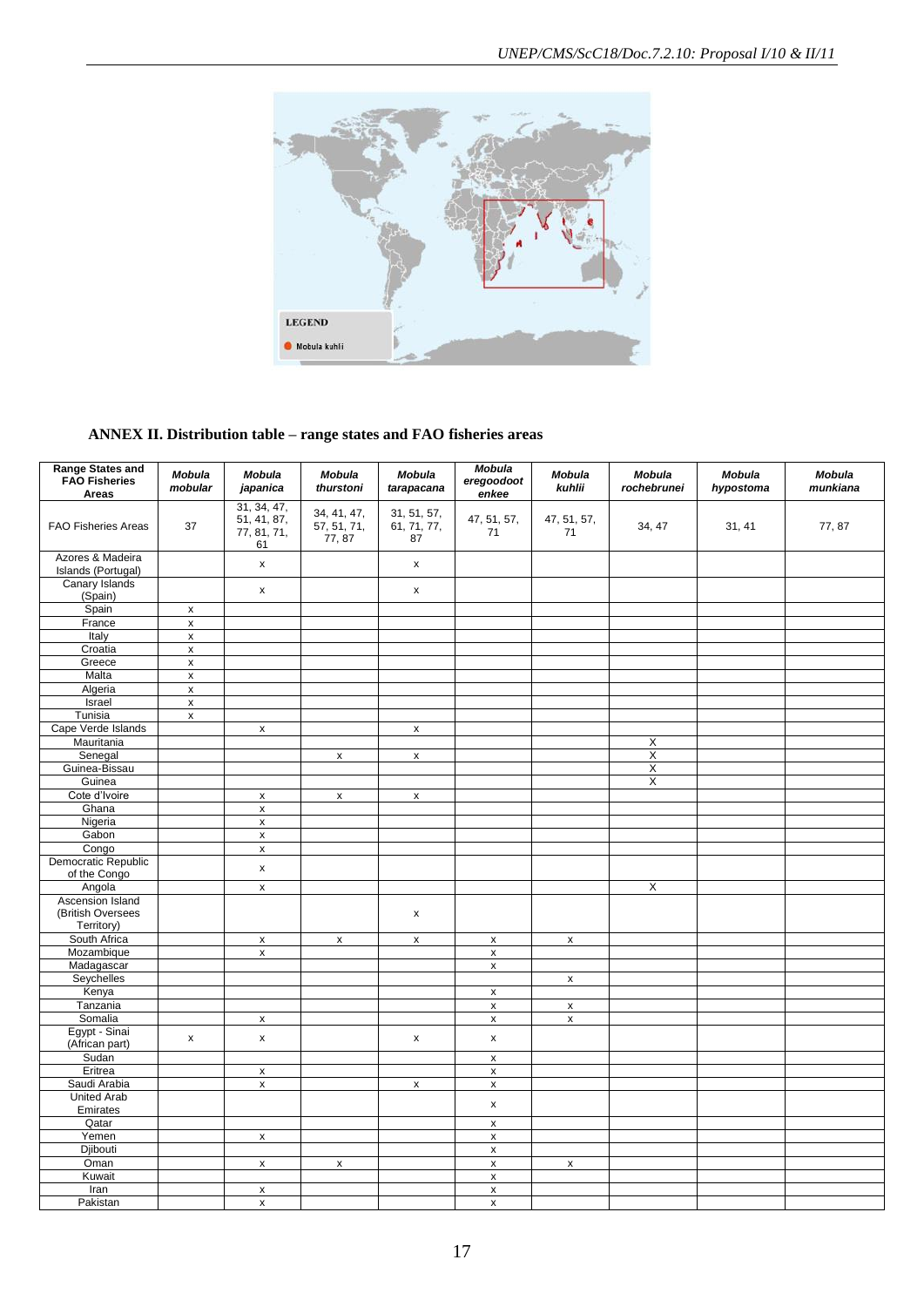| <b>Range States and</b><br><b>FAO Fisheries</b><br>Areas                                                      | Mobula<br>mobular | <b>Mobula</b><br>japanica                | <b>Mobula</b><br>thurstoni | Mobula<br>tarapacana | <b>Mobula</b><br>eregoodoot<br>enkee | <b>Mobula</b><br>kuhlii | <b>Mobula</b><br>rochebrunei | <b>Mobula</b><br>hypostoma        | <b>Mobula</b><br>munkiana |
|---------------------------------------------------------------------------------------------------------------|-------------------|------------------------------------------|----------------------------|----------------------|--------------------------------------|-------------------------|------------------------------|-----------------------------------|---------------------------|
| Maldives                                                                                                      |                   | $\pmb{\mathsf{x}}$                       | $\pmb{\mathsf{x}}$         | x                    |                                      | $\pmb{\mathsf{x}}$      |                              |                                   |                           |
| India                                                                                                         |                   | $\pmb{\times}$                           | $\pmb{\times}$             | $\pmb{\mathsf{x}}$   | $\pmb{\mathsf{x}}$                   | $\pmb{\mathsf{x}}$      |                              |                                   |                           |
| Sri Lanka                                                                                                     |                   | $\pmb{\mathsf{x}}$                       | $\pmb{\mathsf{x}}$         | x                    | $\pmb{\mathsf{x}}$                   | $\pmb{\mathsf{x}}$      |                              |                                   |                           |
| Bangladesh                                                                                                    |                   | x                                        |                            |                      |                                      |                         |                              |                                   |                           |
| Myanmar (Coco Is.<br>& Mainland)                                                                              |                   | $\pmb{\mathsf{x}}$                       |                            |                      | X                                    |                         |                              |                                   |                           |
| Thailand                                                                                                      |                   | $\pmb{\times}$                           | $\pmb{\mathsf{x}}$         | X                    | $\pmb{\mathsf{x}}$                   |                         |                              |                                   |                           |
| Malaysia                                                                                                      |                   | $\pmb{\mathsf{x}}$                       | $\pmb{\times}$             | x                    | $\pmb{\mathsf{x}}$                   | $\pmb{\mathsf{x}}$      |                              |                                   |                           |
| Cambodia                                                                                                      |                   | x                                        |                            |                      |                                      |                         |                              |                                   |                           |
| Vietnam                                                                                                       |                   | $\pmb{\mathsf{x}}$                       |                            |                      | X                                    |                         |                              |                                   |                           |
| China<br>North Korea                                                                                          |                   | X                                        |                            |                      |                                      |                         |                              |                                   |                           |
| South Korea                                                                                                   |                   | $\pmb{\mathsf{x}}$<br>$\pmb{\mathsf{x}}$ |                            |                      |                                      |                         |                              |                                   |                           |
| Japan                                                                                                         |                   | $\pmb{\mathsf{x}}$                       | $\pmb{\mathsf{x}}$         | X                    |                                      |                         |                              |                                   |                           |
| South China Sea                                                                                               |                   |                                          |                            |                      |                                      |                         |                              |                                   |                           |
| (incl.Spartly Islands)                                                                                        |                   |                                          |                            | x                    |                                      |                         |                              |                                   |                           |
| Indonesia                                                                                                     |                   | $\pmb{\mathsf{x}}$                       | X                          | x                    | X                                    | X                       |                              |                                   |                           |
| Australia                                                                                                     |                   | x                                        | $\pmb{\mathsf{x}}$         |                      | X                                    |                         |                              |                                   |                           |
| Papua New Guinea                                                                                              |                   |                                          |                            |                      | $\pmb{\mathsf{x}}$                   |                         |                              |                                   |                           |
| Philippines                                                                                                   |                   | $\pmb{\mathsf{x}}$                       | $\pmb{\mathsf{x}}$         |                      | $\pmb{\mathsf{x}}$                   | $\pmb{\mathsf{x}}$      |                              |                                   |                           |
| Taiwan - Province of                                                                                          |                   | x                                        |                            | x                    | X                                    |                         |                              |                                   |                           |
| China (Main Island)<br>Palau                                                                                  |                   |                                          |                            |                      |                                      |                         |                              |                                   |                           |
| New Zealand                                                                                                   |                   |                                          |                            | x                    |                                      |                         |                              |                                   |                           |
| Fiji                                                                                                          |                   | X<br>$\pmb{\mathsf{x}}$                  | $\pmb{\mathsf{x}}$         |                      |                                      |                         |                              |                                   |                           |
| Tuvalu                                                                                                        |                   | X                                        |                            |                      |                                      |                         |                              |                                   |                           |
| Hawaiian Islands                                                                                              |                   |                                          |                            |                      |                                      |                         |                              |                                   |                           |
| (USA)                                                                                                         |                   | X                                        |                            | x                    |                                      |                         |                              |                                   |                           |
| México                                                                                                        |                   | $\pmb{\times}$                           | $\pmb{\mathsf{x}}$         | x                    |                                      |                         |                              | X                                 | $\pmb{\mathsf{x}}$        |
| Guatemala                                                                                                     |                   | $\pmb{\times}$                           | $\pmb{\times}$             |                      |                                      |                         |                              |                                   | $\pmb{\mathsf{x}}$        |
| El Salvador                                                                                                   |                   | $\pmb{\mathsf{x}}$                       | $\pmb{\mathsf{x}}$         |                      |                                      |                         |                              |                                   | $\pmb{\mathsf{X}}$        |
| Honduras                                                                                                      |                   | $\pmb{\mathsf{x}}$                       | $\pmb{\times}$             |                      |                                      |                         |                              |                                   | $\pmb{\mathsf{x}}$        |
| Nicaragua                                                                                                     |                   | x                                        | $\pmb{\mathsf{X}}$         |                      |                                      |                         |                              |                                   | $\pmb{\mathsf{x}}$        |
| Costa Rica (Cocos<br>I., Costa Rica<br>Mainland)                                                              |                   | x                                        | X                          | x                    |                                      |                         |                              | x                                 | x                         |
| Panama                                                                                                        |                   | X                                        |                            |                      |                                      |                         |                              |                                   | $\pmb{\mathsf{x}}$        |
| Colombia (Malpelo<br>Is.)                                                                                     |                   | x                                        |                            |                      |                                      |                         |                              |                                   | x                         |
| Ecuador (Galápagos<br>Islands & Mainland)                                                                     |                   | x                                        | $\pmb{\mathsf{x}}$         | x                    |                                      |                         |                              |                                   | x                         |
| Peru                                                                                                          |                   | x                                        |                            |                      |                                      |                         |                              |                                   | x                         |
| Chile                                                                                                         |                   | x                                        | $\pmb{\mathsf{X}}$         | x                    |                                      |                         |                              |                                   |                           |
| United States of<br>America Continent<br>(California, Texas,<br>Florida, South<br>Carolina,<br>Massachusetts) |                   | X                                        |                            | x                    |                                      |                         |                              | x                                 |                           |
| The Bahamas                                                                                                   |                   |                                          |                            |                      |                                      |                         |                              | $\pmb{\mathsf{x}}$                |                           |
| Cuba                                                                                                          |                   |                                          |                            |                      |                                      |                         |                              | $\pmb{\mathsf{x}}$                |                           |
| Jamaica                                                                                                       |                   |                                          |                            |                      |                                      |                         |                              | $\boldsymbol{\mathsf{x}}$         |                           |
| Haiti                                                                                                         |                   |                                          |                            |                      |                                      |                         |                              | $\pmb{\mathsf{x}}$                |                           |
| Dominican Republic                                                                                            |                   |                                          |                            |                      |                                      |                         |                              | $\mathsf{x}$                      |                           |
| Antigua<br>Barbuda                                                                                            |                   |                                          |                            |                      |                                      |                         |                              | $\mathsf x$                       |                           |
| Guadaloupe                                                                                                    |                   |                                          |                            |                      |                                      |                         |                              | $\mathsf x$<br>$\pmb{\mathsf{x}}$ |                           |
| Dominica                                                                                                      |                   |                                          |                            |                      |                                      |                         |                              | $\pmb{\mathsf{x}}$                |                           |
| Martinique                                                                                                    |                   |                                          |                            |                      |                                      |                         |                              | $\pmb{\mathsf{x}}$                |                           |
| St Lucia                                                                                                      |                   |                                          |                            | X                    |                                      |                         |                              | $\pmb{\mathsf{x}}$                |                           |
| <b>Barbados</b>                                                                                               |                   |                                          |                            |                      |                                      |                         |                              | $\mathsf{x}$                      |                           |
| Grenada                                                                                                       |                   |                                          |                            |                      |                                      |                         |                              | $\pmb{\mathsf{x}}$                |                           |
| Venezuela                                                                                                     |                   |                                          |                            | X                    |                                      |                         |                              |                                   |                           |
| <b>Brazil (including St</b><br>Peter and St Paul<br>Archipelago)                                              |                   | x                                        | $\pmb{\mathsf{x}}$         | x                    |                                      |                         |                              | x                                 |                           |
| Uruguay                                                                                                       |                   |                                          |                            |                      |                                      |                         |                              | X                                 |                           |
| Argentina                                                                                                     |                   |                                          |                            |                      |                                      |                         |                              | $\mathsf X$                       |                           |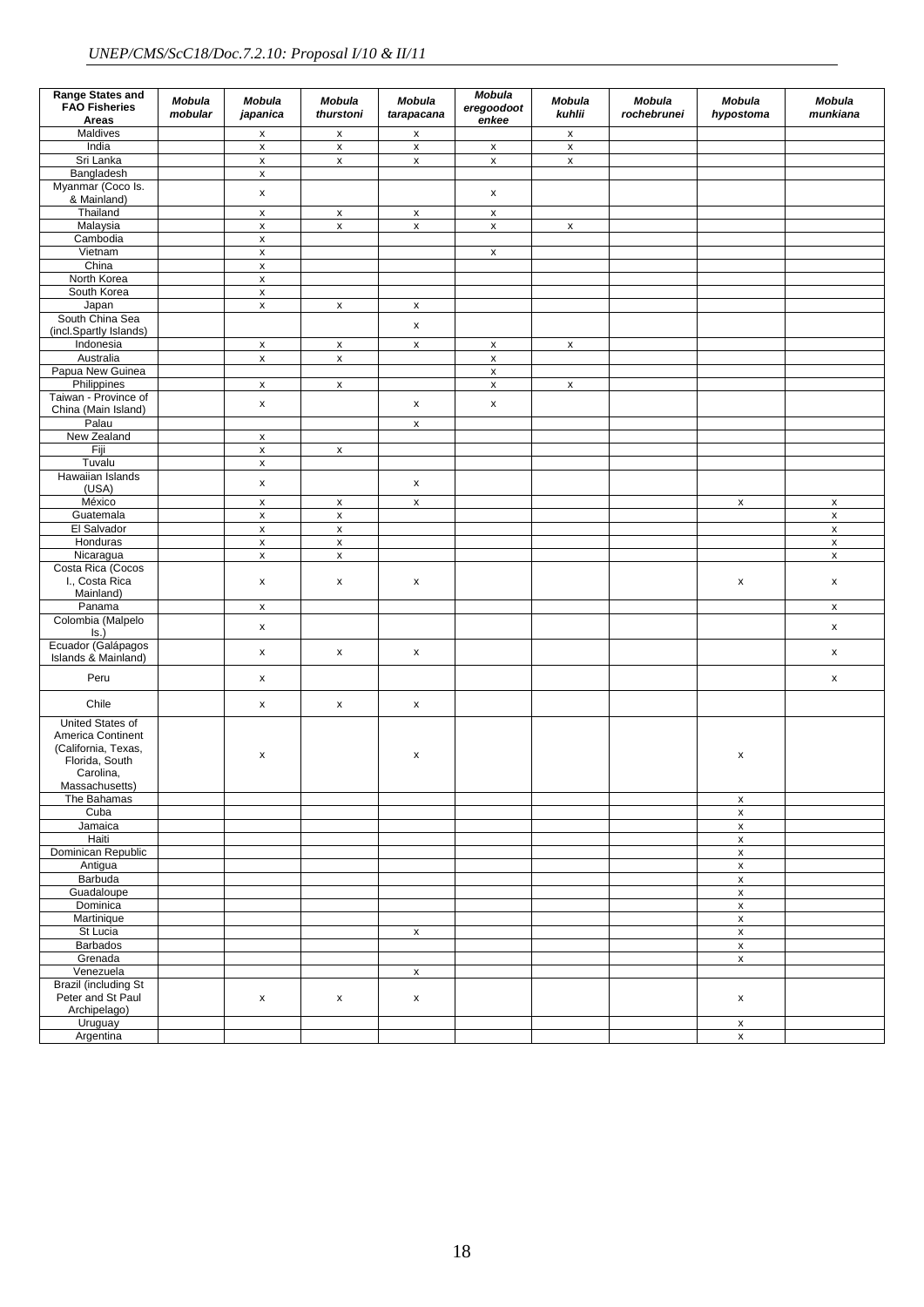#### **ANNEX III. Estimated annual landings from available catch data – individuals**

#### *Notes:*

- *Most fishery figures listed are extrapolated estimated catches.*
- *Reports by weight have been converted to estimates of number of individuals.*
- *Countries known to have targeted and/or bycatch fisheries for Manta spp*. *and Mobula spp*., *but where no catch records or estimates are available include, but are not limited to:* 
	- o *Southern China (only number from one processing plant included),*
	- o *Mexico, Madagascar, Ghana, Tanzania, Thailand and the Philippines.*
- *Some landings estimates included under "Directed Fisheries" are from fisheries that primarily target other species. There is evidence, however, that these fisheries actively target Manta and Mobula spp. and catches should not be considered to be incidental. Organized trade in gill plates in Indonesia has moved some fisheries to actively target Manta spp*. *along with the original target species.*
- *Much of the bycatch from high seas fisheries is likely to be discarded and may not go into the gill plate trade.*
- *A great deal of the fishery data reported and almost all bycatch data refer only to Mobulids and do not report by individual species. It's suspected that the majority of the unclassified Mobulid catch data refer to Mobula spp.*

| <b>Reference</b><br><b>Country/Region</b>        |                            | Ref<br>Year | <b>International</b><br>Trade | Annual Mobula spp. | Total<br><b>Mobulids</b> |
|--------------------------------------------------|----------------------------|-------------|-------------------------------|--------------------|--------------------------|
| Indonesia-Lamakera                               | Setiasih 2011              | 2011        | Yes                           | 330                | 990                      |
| Indonesia-Lombok                                 | Setiasih 2011              | 2007-11     | Yes                           | 908                | 1.119                    |
| Indonesia-other                                  | White <i>et al.</i> 2006   | 2001-05     | Yes                           | 2175               | 2,535                    |
| Sri Lanka                                        | Fernando & Stevens in prep |             | Yes                           | 55,497             | 56,552                   |
| India                                            | Rajeet al. 2007            | 2003-04     | Yes                           | 24,269             | 24.959                   |
| Hilton 2011, Townsend et al.<br>China<br>in prep |                            | 2011        | <b>Yes</b>                    | 2.000              | 2.100                    |
| Peru                                             | PlanetaOceano 2011         | 2011        | DD.                           | 8.000              | 8,150                    |
| Madagascar                                       | Graham pers. comm.         |             | <b>DD</b>                     | DD                 | DD                       |
| Essumuang 2010<br>Ghana                          |                            |             | <b>DD</b>                     | DD.                | DD.                      |
| <b>Total Estimate</b>                            |                            |             |                               | 93,179             | 96.405                   |

#### **Table 1. Directed fisheries – individuals**

#### **Table 2. Bycatch fisheries - individuals**

| <b>Country/Region</b> | Reference               | Ref<br>Year | <b>International</b><br>Trade | Annual Mobula spp. | <b>Total</b><br><b>Mobulids</b> |
|-----------------------|-------------------------|-------------|-------------------------------|--------------------|---------------------------------|
| <b>Brazil</b>         | Perez and Wahlrich 2005 | 2001        | DD                            | DD                 | 809                             |
| Mauritania            | Zeeberg et al. 2006     | 2001-04     | DD.                           | DD                 | 620                             |
| Indian Ocean          | Pianet et al 2010       | 2003-08     | DD                            | 325                | 361                             |
| New Zealand           | Paulin et al. 1982      | 1975-81     | <b>DD</b>                     | DD                 | 39                              |
| W. Central Pacific    | Molony 2005             | 1994-04     | DD                            | DD                 | 1.500                           |
| <b>Total Estimate</b> |                         |             |                               | 325                | 3,329                           |